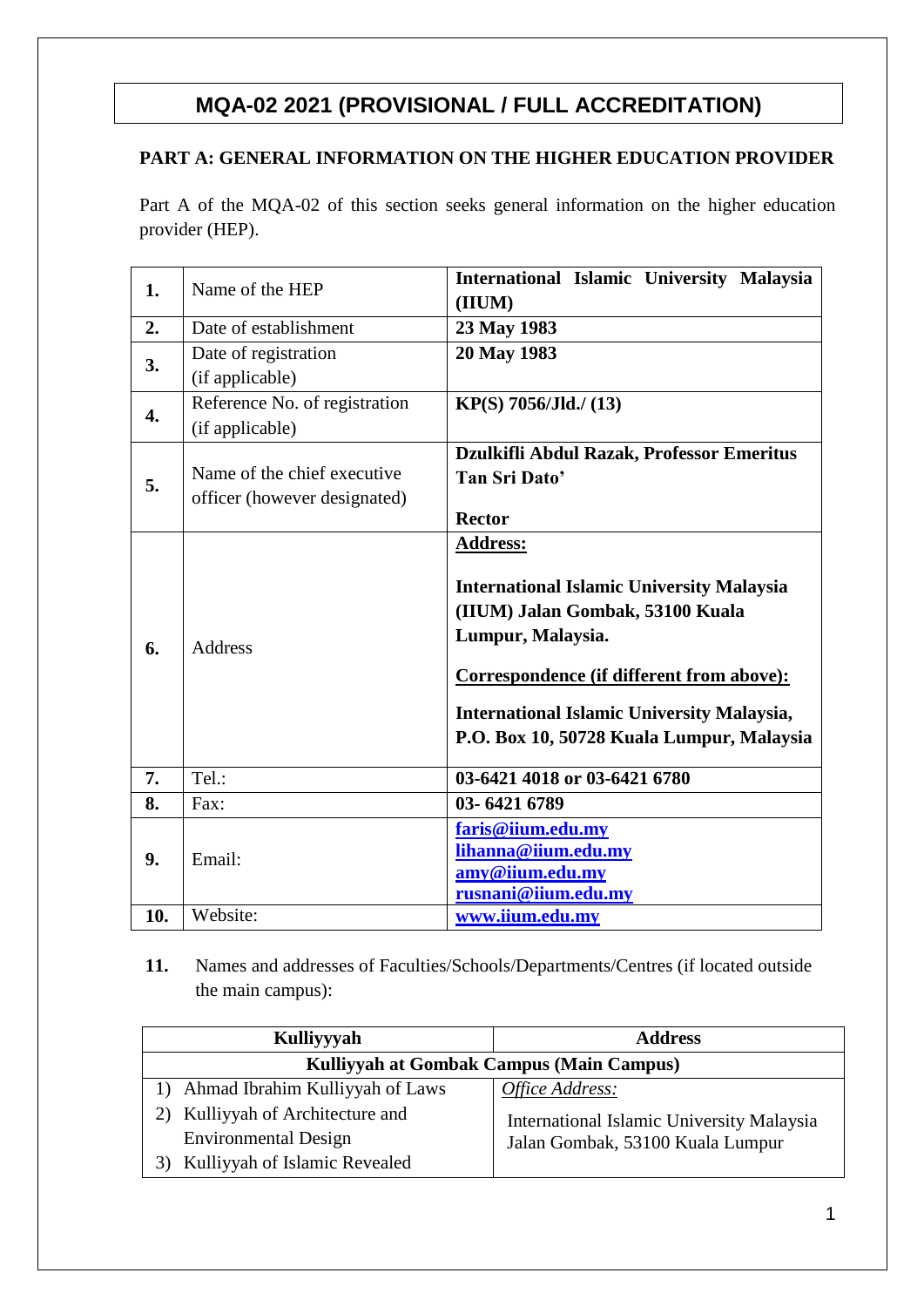|    | Knowledge and Human Sciences               | Correspondence Address:                   |
|----|--------------------------------------------|-------------------------------------------|
| 4) | Kulliyyah of Information and               | International Islamic University Malaysia |
|    | <b>Communication Technology</b>            | P. O. Box 10, 50728 Kuala Lumpur          |
| 5) | Kulliyyah of Engineering                   |                                           |
| 6) | Kulliyyah of Economics and                 |                                           |
|    | <b>Management Sciences</b>                 |                                           |
| 7) | Kulliyyah of Education                     |                                           |
| 8) | Institute of Islamic Banking and           |                                           |
|    | Finance                                    |                                           |
|    | 9) International Institute for Halal       |                                           |
|    | <b>Research and Training</b>               |                                           |
|    | Kulliyyah at Kuala Lumpur Campus           |                                           |
|    | International Institute of Islamic Thought | Office Address:                           |
|    | and Civilisation                           | International Islamic University Malaysia |
|    |                                            | Kuala<br>(IIUM),<br>Lumpur<br>Campus      |
|    |                                            | No. 24, Persiaran Tuanku Syed Sirajuddin  |
|    |                                            | Taman Duta, 50480 Kuala Lumpur            |
|    | <b>Kulliyyah at Johor Campus</b>           |                                           |
|    |                                            |                                           |
|    | Kulliyyah of Languages and Management      | Office Address:                           |
|    |                                            | International Islamic University Malaysia |
|    |                                            | Pagoh Education Hub, KM 1, Jalan          |
|    |                                            | Panchor 84600 Pagoh Muar                  |
|    |                                            | <b>Johor Darul Takzim</b>                 |
|    | <b>Kulliyyah at Kuantan Campus</b>         |                                           |
| 1) | Kulliyyah of Allied Health Science         | Office Address:                           |
| 2) | Kulliyyah of Dentistry                     | International Islamic University Malaysia |
| 3) | Kulliyyah of Medicine                      | Jalan Istana, Bandar Indera Mahkota       |
| 4) | Kulliyyah of Nursing                       | 25200 Kuantan, Pahang Darul Makmur.       |
| 5) | Kulliyyah of Pharmacy                      |                                           |
| 6) | Kulliyyah of Science                       | Correspondence<br>Address<br>(Kuantan     |
|    |                                            | $Campus$ :                                |
|    |                                            | International Islamic University Malaysia |
|    |                                            | P. O. Box 141, 25710 Kuantan, Pahang      |
|    |                                            | Darul Makmur                              |
|    |                                            |                                           |
|    |                                            |                                           |

**12.** Names and addresses of branch campuses (if applicable): NIL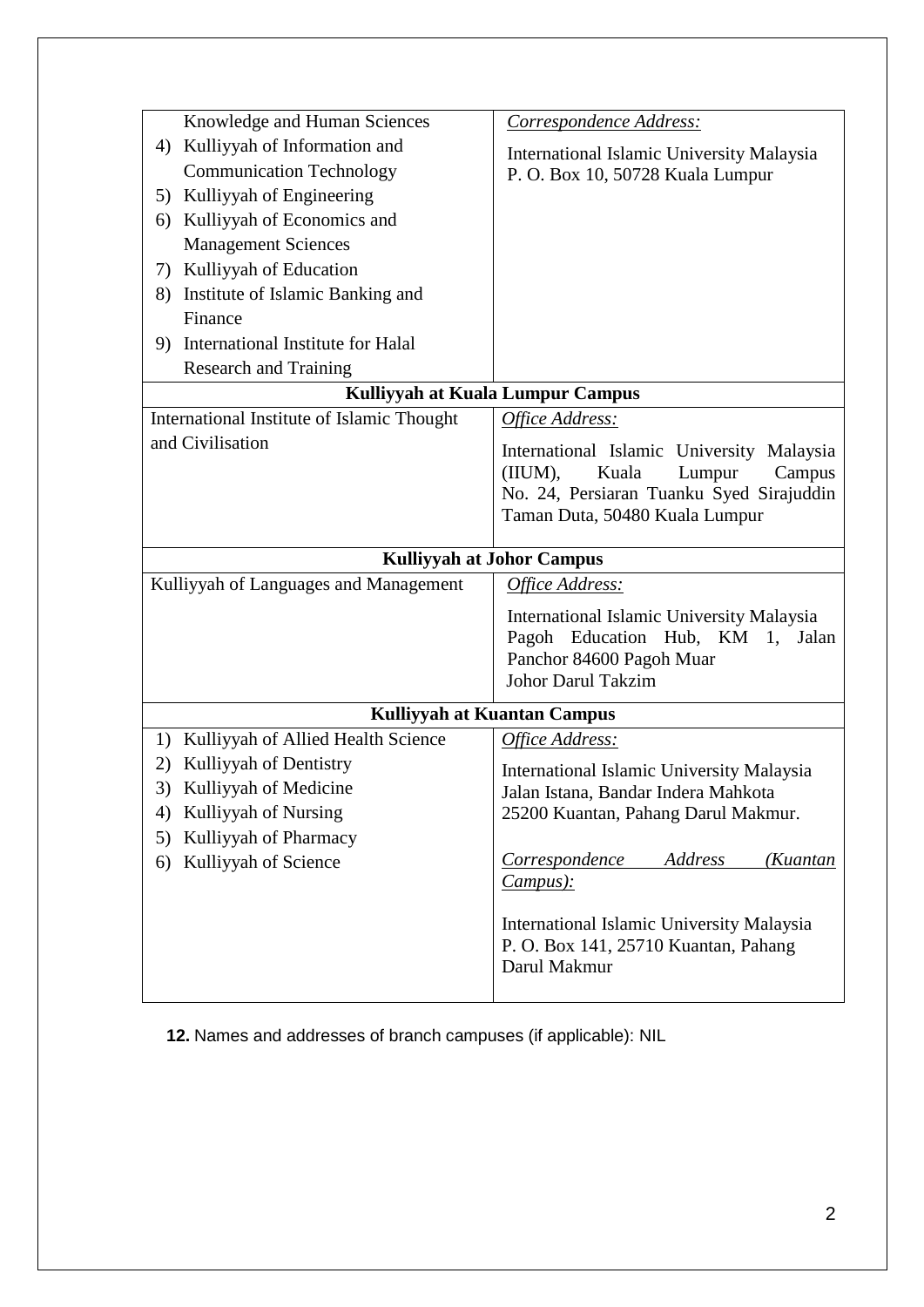| <b>13.</b> List of Faculties/Schools/Departments/Centres in the HEP (and its branch campuses) |
|-----------------------------------------------------------------------------------------------|
| and number of programmes offered:                                                             |

| No.              | <b>Name of Faculties/Schools/</b>  | <b>Location</b>       | <b>Number of</b> |                |  |  |
|------------------|------------------------------------|-----------------------|------------------|----------------|--|--|
|                  | <b>Departments/ Centres</b>        |                       |                  | programmes     |  |  |
|                  |                                    |                       |                  | offered        |  |  |
|                  |                                    |                       | <b>UG</b>        | <b>PG</b>      |  |  |
| 1.               | Ahmad Ibrahim Kulliyyah of Laws    | <b>Gombak Campus</b>  | 3                | $\overline{7}$ |  |  |
| 2.               | Kulliyyah of Architecture and      | <b>Gombak Campus</b>  | $\overline{5}$   | 6              |  |  |
|                  | <b>Environmental Design</b>        |                       |                  |                |  |  |
| 3.               | Kulliyyah of Islamic Revealed      | <b>Gombak Campus</b>  | 11               | 28             |  |  |
|                  | Knowledge and Human Sciences       |                       |                  |                |  |  |
| $\overline{4}$ . | Kulliyyah of Information and       | <b>Gombak Campus</b>  | $\overline{2}$   | $\overline{7}$ |  |  |
|                  | <b>Communication Technology</b>    |                       |                  |                |  |  |
| 5.               | Kulliyyah of Engineering           | <b>Gombak Campus</b>  | 9                | 11             |  |  |
| 6.               | Kulliyyah of Economics and         | <b>Gombak Campus</b>  | 5                | 8              |  |  |
|                  | <b>Management Sciences</b>         |                       |                  |                |  |  |
| 7.               | Kulliyyah of Education             | <b>Gombak Campus</b>  | $\overline{4}$   | 12             |  |  |
| 8.               | Kulliyyah of Languages and         | <b>Johor Campus</b>   | $\overline{4}$   | $\overline{4}$ |  |  |
|                  | Management                         |                       |                  |                |  |  |
| 9.               | Kulliyyah of Allied Health Science | <b>Kuantan Campus</b> | $\overline{7}$   | $\overline{2}$ |  |  |
| 10.              | Kulliyyah of Dentistry             | <b>Kuantan Campus</b> | $\mathbf{1}$     | $\mathbf{1}$   |  |  |
| 11.              | Kulliyyah of Medicine              | <b>Kuantan Campus</b> | $\mathbf{1}$     | 12             |  |  |
| 12.              | Kulliyyah of Nursing               | <b>Kuantan Campus</b> | $\mathbf{1}$     | $\overline{4}$ |  |  |
| 13.              | Kulliyyah of Pharmacy              | <b>Kuantan Campus</b> | $\mathbf{1}$     | 3              |  |  |
| 14.              | Kulliyyah of Science               | <b>Kuantan Campus</b> | 6                | 6              |  |  |
| 15.              | Institute of Islamic Banking and   | <b>Gombak Campus</b>  |                  | $\overline{2}$ |  |  |
|                  | Finance                            |                       |                  |                |  |  |
| 16.              | International Institute for Halal  | <b>Gombak Campus</b>  |                  | 3              |  |  |
|                  | <b>Research and Training</b>       |                       |                  |                |  |  |
| 17.              | International Institute of Islamic | <b>Kuala Lumpur</b>   |                  | $\overline{2}$ |  |  |
|                  | Thought and Civilisation           | <b>Campus</b>         |                  |                |  |  |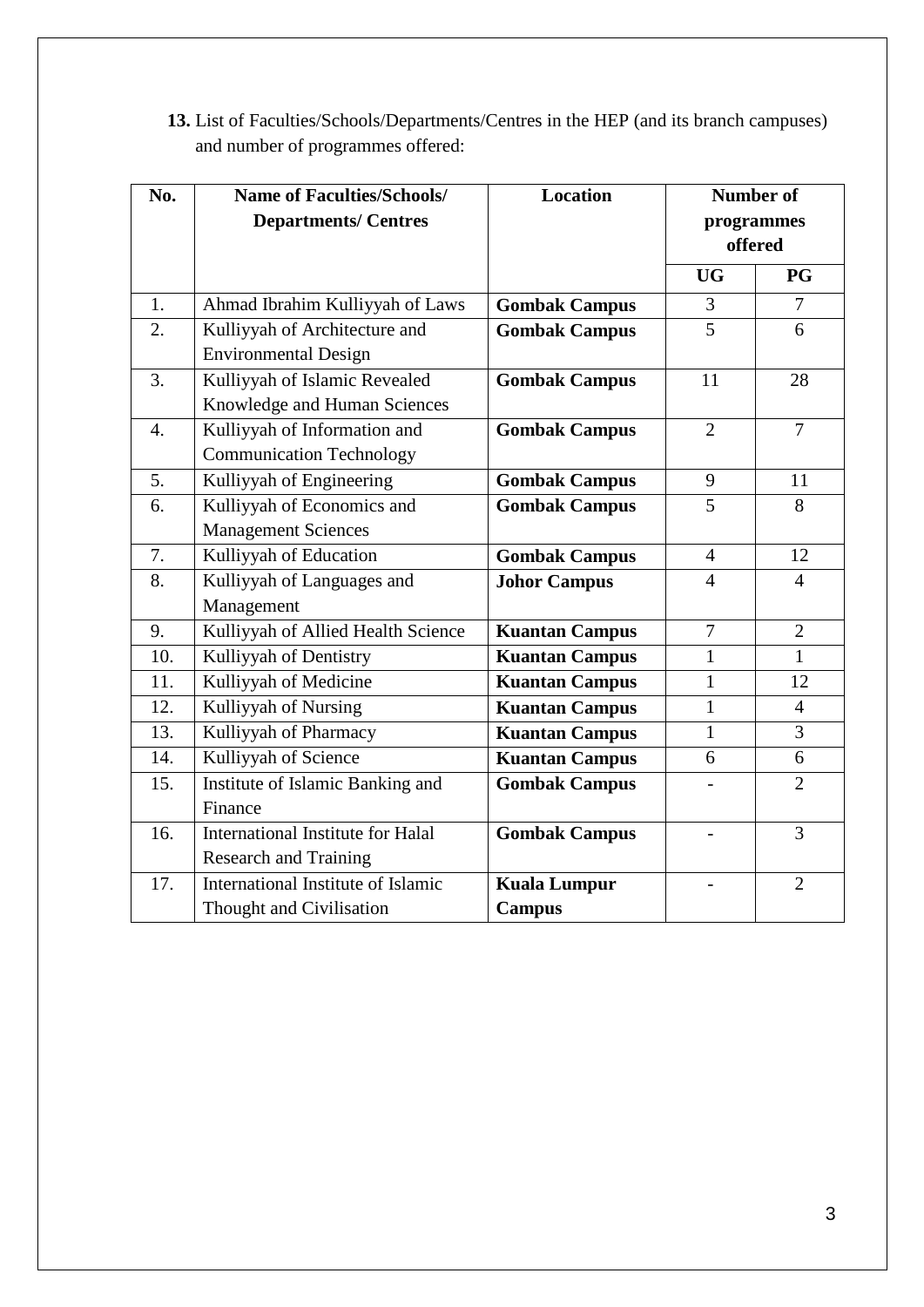**14.** Details of all programmes currently conducted by the HEP (and its branch campuses including any offshore arrangements):

| No. | Name of Programme                                                            | <b>MQF Level</b> | <b>Awarding</b><br><b>Body</b> | Location<br>conducted | Type of<br>Programme<br>(collaboration/own<br>/ external<br>programme/ joint<br>award/ joint<br>degree) | Approving<br><b>Authority and</b><br>Date of Approval | Date and<br><b>Duration</b><br><b>Accreditation by</b><br><b>MQA/Profession</b><br>al Body | <b>Student</b><br><b>Enrollment</b> | Programme<br><b>Status</b> |  |  |  |
|-----|------------------------------------------------------------------------------|------------------|--------------------------------|-----------------------|---------------------------------------------------------------------------------------------------------|-------------------------------------------------------|--------------------------------------------------------------------------------------------|-------------------------------------|----------------------------|--|--|--|
|     | <b>UNDERGRADUATE</b>                                                         |                  |                                |                       |                                                                                                         |                                                       |                                                                                            |                                     |                            |  |  |  |
|     | AHMAD IBRAHIM KULLIYYAH OF LAWS                                              |                  |                                |                       |                                                                                                         |                                                       |                                                                                            |                                     |                            |  |  |  |
| 1.  | Bachelor of Laws (Honours)                                                   | 6                | <b>IIUM</b>                    | Gombak                | Own                                                                                                     | JTPPK NO.36;<br>26/3/1987                             | 19/09/2018                                                                                 | 1310                                | Active                     |  |  |  |
| 2.  | Bachelor of Laws (Shari'ah)<br>(Honours)                                     | 6                | <b>IIUM</b>                    | Gombak                | Own                                                                                                     | JPP No.101; 4<br>April 1988                           | 19/09/2018                                                                                 | 31                                  | Active                     |  |  |  |
|     |                                                                              |                  |                                |                       | KULLIYYAH OF ARCHITECTURE AND ENVIRONMENTAL DESIGN                                                      |                                                       |                                                                                            |                                     |                            |  |  |  |
| 3.  | Bachelor of Applied Arts and<br>Design (Honours)                             | 6                | <b>IIUM</b>                    | Gombak                | Own                                                                                                     | <b>JKPT Bil.5/2004</b>                                | $\sim$                                                                                     | 217                                 | Active                     |  |  |  |
| 4.  | <b>Bachelor of Landscape Architecture</b><br>(Honours)                       | 6                | <b>IIUM</b>                    | Gombak                | Own                                                                                                     | <b>JPP Bil.131; 27</b><br>April 1996                  | $\overline{a}$                                                                             | $\overline{129}$                    | Active                     |  |  |  |
| 5.  | <b>Bachelor of Quantity Surveying</b><br>(Honours)                           | 6                | <b>IIUM</b>                    | Gombak                | Own                                                                                                     | JPP Bil.131; 27<br>April 1996                         | $27/05/2004 -$<br>17/12/2022                                                               | 193                                 | Active                     |  |  |  |
| 6.  | <b>Bachelor of Science (Architectural</b><br>Studies) (Honours)              | 6                | <b>IIUM</b>                    | Gombak                | Own                                                                                                     | JTPPK Bil.103;<br>21 Ogos 2009                        |                                                                                            | 216                                 | Active                     |  |  |  |
| 7.  | Bachelor of Urban and Regional<br>Planning (Honours)                         | 6                | <b>IIUM</b>                    | Gombak                | Own                                                                                                     | JPP Bil.131; 27<br>April 1996                         | $01/07/2017$ -<br>30/06/2021                                                               | 125                                 | Active                     |  |  |  |
|     |                                                                              |                  |                                |                       | KULLIYYAH OF ISLAMIC REVEALED KNOWLEDGE AND HUMAN SCIENCES                                              |                                                       |                                                                                            |                                     |                            |  |  |  |
| 8.  | Bachelor of Human Sciences -<br>Communication (Honours)                      | 6                | <b>IIUM</b>                    | Gombak                | Own                                                                                                     | JKPT Bil.2/2012;<br>19 April 2012                     | 09/07/2018                                                                                 | 459                                 | Active                     |  |  |  |
| 9.  | Bachelor of Human Sciences -<br>English Language and Literature<br>(Honours) | 6                | <b>IIUM</b>                    | Gombak                | Own                                                                                                     | JKPT Bil.2/2012;<br>19 April 2012                     | 24/07/2018                                                                                 | 746                                 | Active                     |  |  |  |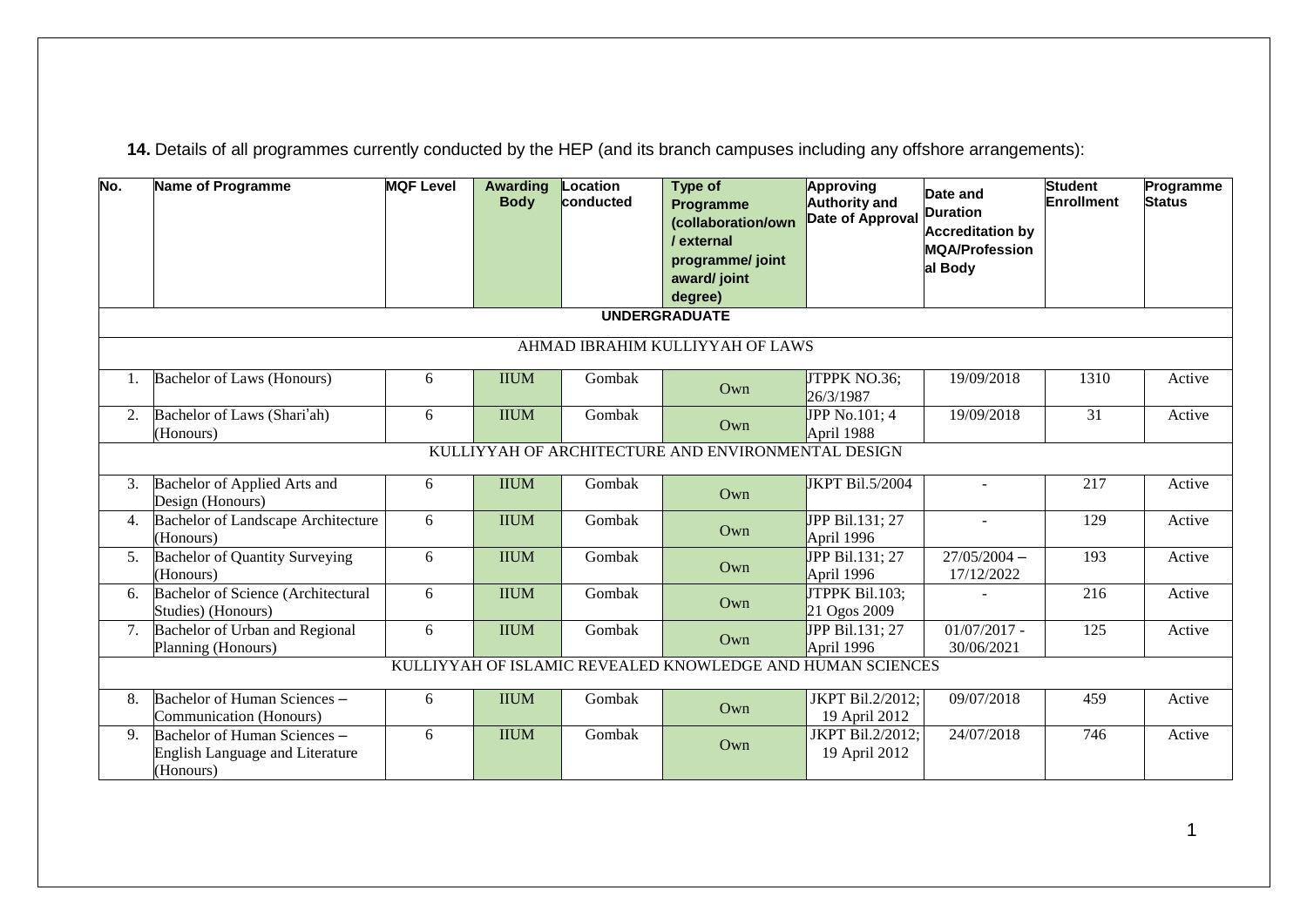| <b>Bachelor of Human Sciences</b><br>10.                                                                                                                                                | 6 | <b>IIUM</b> | Gombak | Own                                                   | JKPT Bil. 7/2006;                                     | 24/09/2018                 | 234              | Active |
|-----------------------------------------------------------------------------------------------------------------------------------------------------------------------------------------|---|-------------|--------|-------------------------------------------------------|-------------------------------------------------------|----------------------------|------------------|--------|
| (History and Civilization) (Honours)<br>Bachelor of Human Sciences -<br>11.<br>Political Sciences (Honours)                                                                             | 6 | <b>IIUM</b> | Gombak | Own                                                   | 4 September 2006<br>JKPT Bil.2/2012;<br>19 April 2012 | 05/07/2018                 | 398              | Active |
| 12. Bachelor of Human Sciences -<br>Psychology (Honours)                                                                                                                                | 6 | <b>IIUM</b> | Gombak | Own                                                   | JKPT Bil.2/2012;<br>19 April 2012                     | 17/07/2018                 | 551              | Active |
| 13. Bachelor of Human Sciences<br>(Sociology and Anthropology)<br>(Honours)                                                                                                             | 6 | <b>IIUM</b> | Gombak | Own                                                   | JKPT Bil.2/2012;<br>19 April 2012                     |                            | $\overline{319}$ | Active |
| 14. Bachelor of Islamic Revealed<br>Knowledge and Heritage (Fiqh and<br>Usul Al-Fiqh) (Honours)                                                                                         | 6 | <b>IIUM</b> | Gombak | Own                                                   | JKPT Bil. 7/2006;<br>4 September 2006                 | 21/11/2018                 | 532              | Active |
| 15. Bachelor of Islamic Revealed<br>Knowledge and Heritage (Qu'ran<br>and Sunnah Studies) (Honours)                                                                                     | 6 | <b>IIUM</b> | Gombak | Own                                                   | JKPT Bil. 7/2006;<br>4 September 2006                 | 21/11/2018                 | 463              | Active |
| Bachelor of Islamic Revealed<br>16.<br>Knowledge and Heritage (Usul Al-<br>Din and Comparative Religion)<br>(Honours)                                                                   | 6 | <b>IIUM</b> | Gombak | Own                                                   | JKPT Bil. 7/2006;<br>4 September 2006                 | 27/12/2018                 | 385              | Active |
| <b>Bachelor of Islamic Revealed</b><br>17.<br>Knowledge and Heritage in Arabic<br>Language and Literature (Honours)<br>Previously Known: Bachelor of<br>Human Sciences (Arabic Language | 6 | <b>IIUM</b> | Gombak | Own                                                   | JKPT Bil.1/2019;<br>1 Mac 2019                        | 26/07/2019                 | 521              | Active |
| and Literature) (Honours)                                                                                                                                                               |   |             |        |                                                       |                                                       |                            |                  |        |
| Bachelor of Halal Industry<br>18.<br>Management (Honours)                                                                                                                               | 6 | <b>IIUM</b> | Gombak | Own                                                   | JKPT Bil. 1/2020;<br>27 Februari 2020                 | $1/11/2019$ -<br>1/11/2024 |                  | Active |
|                                                                                                                                                                                         |   |             |        | KULLIYYAH OF INFORMATION AND COMMUNICATION TECHNOLOGY |                                                       |                            |                  |        |
| <b>Bachelor of Information Technology</b><br>19.<br>(Honours)                                                                                                                           | 6 | <b>IIUM</b> | Gombak | Own                                                   | JKPT Bil. 5/2004                                      | 12/07/2018                 | 838              | Active |
| <b>Bachelor of Computer Science</b><br>20.<br>(Honours)                                                                                                                                 | 6 | <b>IIUM</b> | Gombak | Own                                                   | JKPT Bil. 2/2004                                      | 12/07/2018                 | 427              | Active |
|                                                                                                                                                                                         |   |             |        | KULLIYYAH OF ENGINEERING                              |                                                       |                            |                  |        |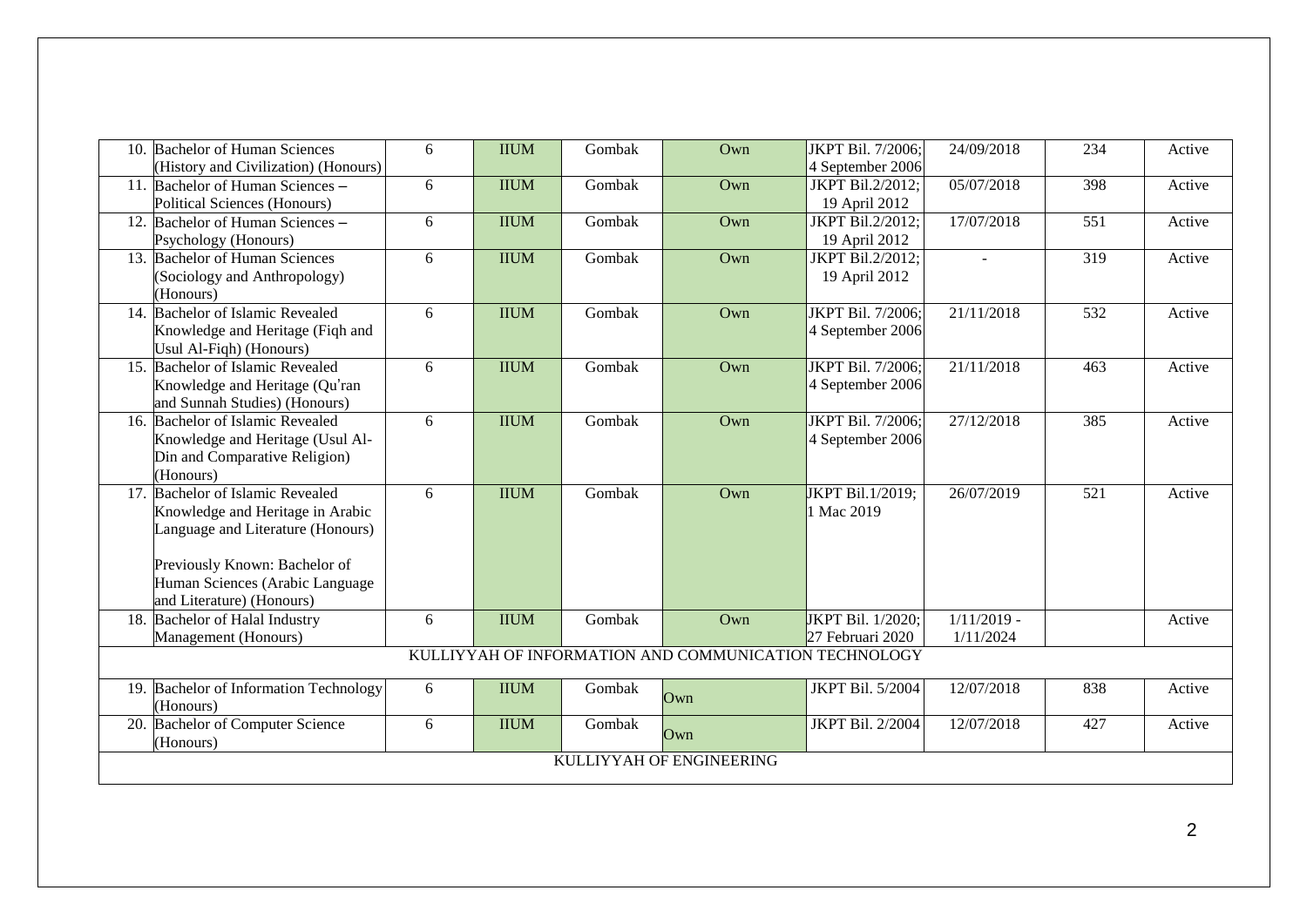|     | 21. Bachelor of Aerospace Engineering<br>with Honours<br>Previously Known: Bachelor of         | 6 | <b>IIUM</b> | Gombak | Own | JKPT Bil.2/2020<br>& JKPT<br>Bil.3/2020; 25 Jun<br>2020 | $1/1/2010 -$<br>31/12/2019   | 215 | Active |
|-----|------------------------------------------------------------------------------------------------|---|-------------|--------|-----|---------------------------------------------------------|------------------------------|-----|--------|
|     | Engineering (Aerospace) (Honours)                                                              |   |             |        |     |                                                         |                              |     |        |
|     | 22. Bachelor of Chemical Engineering<br>with Honours<br>Previously Known: Bachelor of          | 6 | <b>IIUM</b> | Gombak | Own | JKPT Bil. 4/2020;<br>24 Ogos 2020                       | $1/1/2009 -$<br>21/12/2021   | 273 | Active |
|     | Engineering (Biochemical-<br>Biotechnology) (Honours)                                          |   |             |        |     |                                                         |                              |     |        |
| 23. | Bachelor of Electrical and<br>Electronics Engineering with<br><b>Honours</b>                   | 6 | <b>IIUM</b> | Gombak | Own | JKPT Bil. 4/2020;<br>24 Ogos 2020                       | $01/01/2008 -$<br>31/12/2020 | 365 | Active |
|     | Previously Known: Bachelor of<br>Engineering (Electronics -<br>Computer Information) (Honours) |   |             |        |     |                                                         |                              |     |        |
|     | 24. Bachelor of Civil Engineering with<br><b>Honours</b>                                       | 6 | <b>IIUM</b> | Gombak | Own | JKPT Bil.4/2019;<br>08 October 2019                     | $01/01/2019 -$<br>31/12/2024 | 317 | Active |
|     | 25. Bachelor of Manufacturing<br><b>Engineering with Honours</b>                               | 6 | <b>IIUM</b> | Gombak | Own | JKPT Bil. 4/2020;<br>24 Ogos 2020                       | $01/01/2018 -$<br>31/12/2020 | 264 | Active |
|     | Previously Known: Bachelor of<br>Engineering (Manufacturing)<br>(Honours)                      |   |             |        |     |                                                         |                              |     |        |
|     | 26. Bachelor of Materials Engineering<br>with Honours                                          | 6 | <b>IIUM</b> | Gombak | Own | JKPT Bil. 4/2020;<br>24 Ogos 2020                       | $01/01/2009 -$<br>31/12/2023 | 164 | Active |
|     | Previously Known: Bachelor of<br>Engineering (Materials) (Honours)                             |   |             |        |     |                                                         |                              |     |        |
|     | 27. Bachelor of Mechanical Engineering<br>with Honours                                         | 6 | <b>IIUM</b> | Gombak | Own | JKPT Bil. 4/2020;<br>24 Ogos 2020                       | $01/01/2009 -$<br>31/12/2024 | 255 | Active |
|     | Previoulsy Known: Bachelor of<br>Engineering (Mechanical-                                      |   |             |        |     |                                                         |                              |     |        |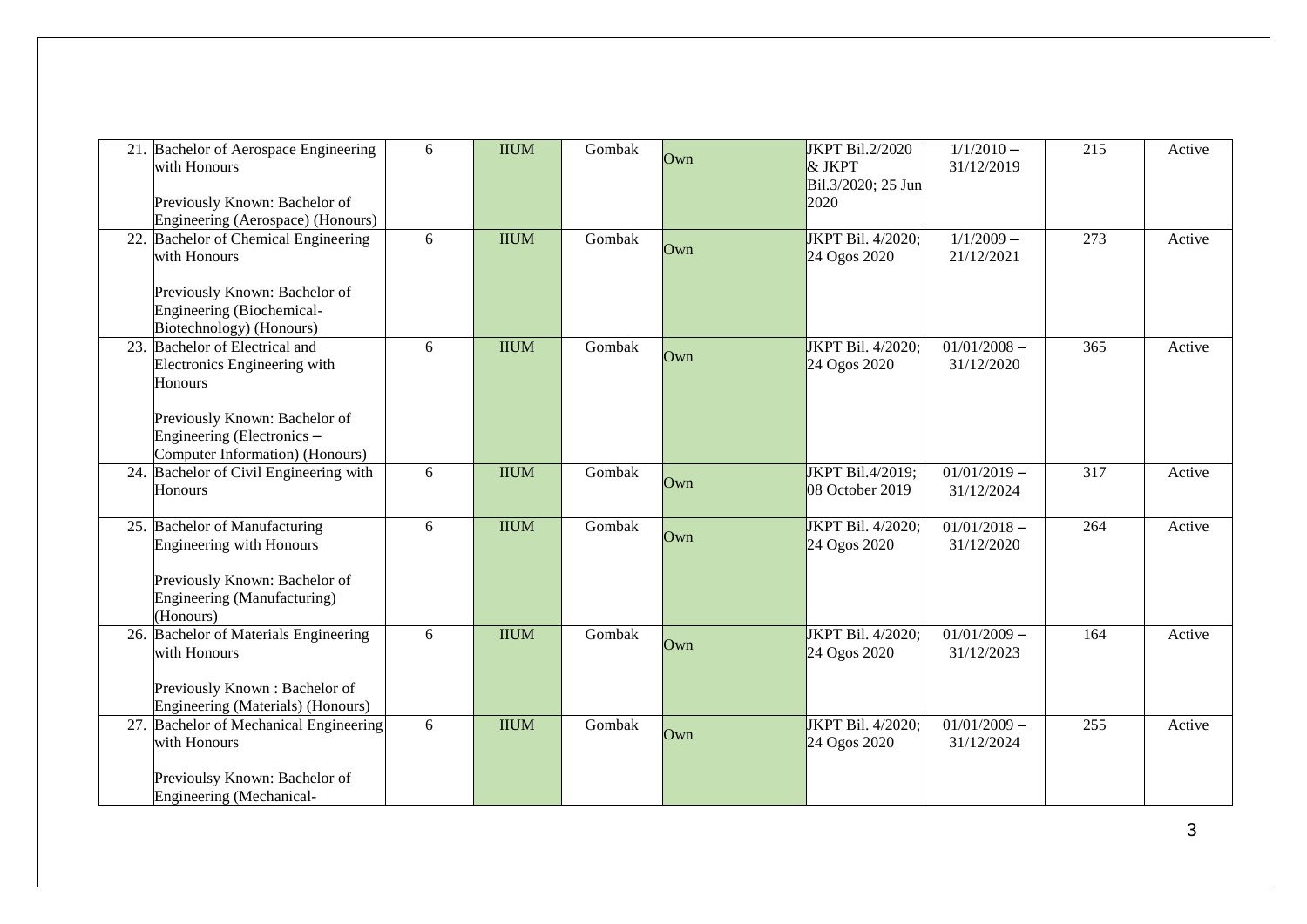|                                                | Automative) (Honours)                                                                                                                 |   |             |        |                                       |                                          |                              |                  |        |  |  |
|------------------------------------------------|---------------------------------------------------------------------------------------------------------------------------------------|---|-------------|--------|---------------------------------------|------------------------------------------|------------------------------|------------------|--------|--|--|
|                                                | 28. Bachelor of Mechatronics<br><b>Engineering with Honours</b><br>Previously Known: Bachelor of<br><b>Engineering (Mechatronics)</b> | 6 | <b>IIUM</b> | Gombak | Own                                   | JKPT Bil. 4/2020;<br>24 Ogos 2020        | $01/01/2008 -$<br>31/12/2019 | 388              | Active |  |  |
|                                                | (Honours)<br>29. Bachelor of Engineering<br>(Communication) (Honours)                                                                 | 6 | <b>IIUM</b> | Gombak | Own                                   | JPP Bil. 129; 28<br>September 1995       | $01/01/2019 -$<br>31/12/2024 | 207              | Active |  |  |
| KULLIYYAH OF ECONOMICS AND MANAGEMENT SCIENCES |                                                                                                                                       |   |             |        |                                       |                                          |                              |                  |        |  |  |
|                                                | 30. Bachelor of Accounting (Honours)                                                                                                  | 6 | <b>IIUM</b> | Gombak | Own                                   | JKPT Bil.2/2012;<br>19 April 2012        | 26/07/2019                   | 508              | Active |  |  |
|                                                | 31. Bachelor of Business Administration<br>(Honours)                                                                                  | 6 | <b>IIUM</b> | Gombak | Own                                   | <b>JKPT Bil.2/2012;</b><br>19 April 2012 | 26/07/2019                   | 541              | Active |  |  |
| 32.                                            | Bachelor of Economics (Honours)                                                                                                       | 6 | <b>IIUM</b> | Gombak | Own                                   | <b>JKPT Bil.2/2012;</b><br>19 April 2012 | $\sim$                       | 270              | Active |  |  |
|                                                | 33. Bachelor of Science (Islamic<br>Finance) (Honours)                                                                                | 6 | <b>IIUM</b> | Gombak | Own                                   | JKPT Bil.4/2012;<br>7 Ogos 2012          | 01/06/2014                   | 359              | Active |  |  |
| 34.                                            | Bachelor in Business Management<br>(Honours)                                                                                          | 6 | <b>IIUM</b> | Gombak | Own                                   | JKPT Bil.1/2019;<br>1 Mac 2019           | 22/04/2019                   | 43               | Active |  |  |
|                                                |                                                                                                                                       |   |             |        | KULLIYYAH OF EDUCATION                |                                          |                              |                  |        |  |  |
|                                                | 35. Bachelor of Education (Guidance)<br>and Counselling) (Honours)                                                                    | 6 | <b>IIUM</b> | Gombak | Own                                   | JKPT Bil. 7/2005;                        | $\overline{a}$               | 477              | Active |  |  |
| 36.                                            | <b>Bachelor of Education (Islamic</b><br><b>Education</b> ) (Honours)                                                                 | 6 | <b>IIUM</b> | Gombak | Own                                   | JKPT Bil. 8/2007;<br>30 October 2007     | 04/09/2018                   | 270              | Active |  |  |
|                                                | 37. Bachelor of Education (Teaching<br>Arabic as a Second Language)<br>(Honours)                                                      | 6 | <b>IIUM</b> | Gombak | Own                                   |                                          | 04/09/2018                   | $\overline{273}$ | Active |  |  |
| 38.                                            | Bachelor of Education (Teaching<br>English as a Second Language)<br>(Honours)                                                         | 6 | <b>IIUM</b> | Gombak | Own                                   | JKPT Bil. 1/2003;<br>Julai 2003          | 26/07/2019                   | 251              | Active |  |  |
|                                                |                                                                                                                                       |   |             |        | KULLIYYAH OF LANGUAGES AND MANAGEMENT |                                          |                              |                  |        |  |  |
| 39.                                            | Bachelor of Arts (Honours) in                                                                                                         | 6 | <b>IIUM</b> | Pagoh  | $Qw$ n                                | JKPT Bil. 1/2012;                        | 03/02/2017                   | 249              | Active |  |  |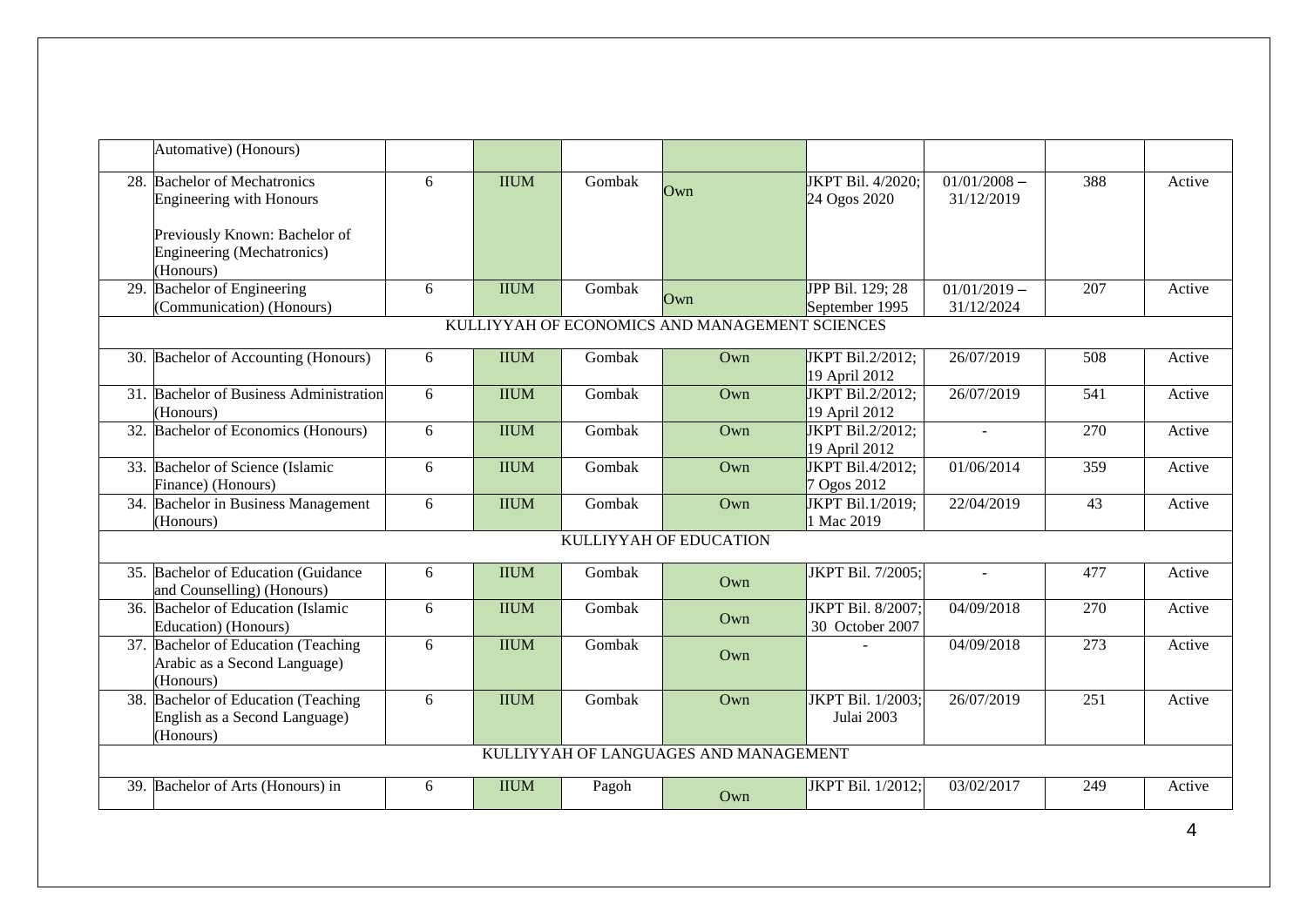|     | Arabic for International<br>Communication                                                                                           |   |             |         |     | 23 Februari 2012                                                         |                |                 |        |  |  |
|-----|-------------------------------------------------------------------------------------------------------------------------------------|---|-------------|---------|-----|--------------------------------------------------------------------------|----------------|-----------------|--------|--|--|
| 40. | Bachelor of Arts (Honours) in<br><b>English for International</b><br>Communication                                                  | 6 | <b>IIUM</b> | Pagoh   | Own | JKPT Bil. 1/2012;<br>23 Februari 2012                                    | 03/02/2017     | 403             | Active |  |  |
|     | 41. Bachelor of Arts (Honours) in<br>Malay for International<br>Communication                                                       | 6 | <b>IIUM</b> | Pagoh   | Own | JKPT Bil. 1/2012;<br>23 Februari 2012                                    | 20/10/2019     | 340             | Active |  |  |
| 42  | <b>Bachelor in Tourism Management</b><br>Previously Known Bachelor of<br>Tourism Planning and Hospitality<br>Management (Honours)   | 6 | <b>IIUM</b> | Pagoh   | Own | JKPT Bil. 1/2012;<br>23 Februari 2012                                    | 18/12/2018     | 241             | Active |  |  |
|     | KULLIYYAH OF ALLIED HEALTH SCIENCE                                                                                                  |   |             |         |     |                                                                          |                |                 |        |  |  |
|     | 43. Bachelor of Audiology (Honours)                                                                                                 | 6 | <b>IIUM</b> | Kuantan | Own | JKPT Bil. 8/2003;<br>16 October 2003                                     | 18/02/2019     | 74              | Active |  |  |
| 44. | <b>Bachelor of Biomedical Science</b><br>(Honours)                                                                                  | 6 | <b>IIUM</b> | Kuantan | Own |                                                                          | 09/08/2018     | 238             | Active |  |  |
| 45. | Bachelor of Dietetics (Honours)                                                                                                     | 6 | <b>IIUM</b> | Kuantan | Own | JKPT Bil. 8/2003;<br>16 October 2003                                     | 26/04/2018     | 116             | Active |  |  |
| 46. | Bachelor of Optometry (Honours)                                                                                                     | 6 | <b>IIUM</b> | Kuantan | Own | JKPT Bil. 8/2003;<br>16 October 2003                                     | 19/03/2008     | 98              | Active |  |  |
|     | 47. Bachelor of Physiotherapy<br>(Honours)                                                                                          | 6 | <b>IIUM</b> | Kuantan | Own | JKPT Bil. 3/2012;<br>11 Jun 2012                                         | 04/08/2016     | 65              | Active |  |  |
| 48. | <b>Bachelor of Medical Imaging</b><br>(Honours)<br>Previously known: Bachelor of<br>Radiography and Diagnostic<br>Imaging (Honours) | 6 | <b>IIUM</b> | Kuantan | Own | JKPT Bil. 8/2003:<br>16 October 2003<br>JKPT Bil.4/2020;<br>24 Ogos 2020 | 18/04/2018     | 100             | Active |  |  |
| 49  | Bachelor of Speech -Language<br>Pathology (Honours)                                                                                 | 6 | <b>IIUM</b> | Kuantan | Own | JKPT Bil.7/2015;<br>12 November<br>2015                                  | $\overline{a}$ | $\overline{36}$ | Active |  |  |
|     | KULLIYYAH OF DENTISTRY                                                                                                              |   |             |         |     |                                                                          |                |                 |        |  |  |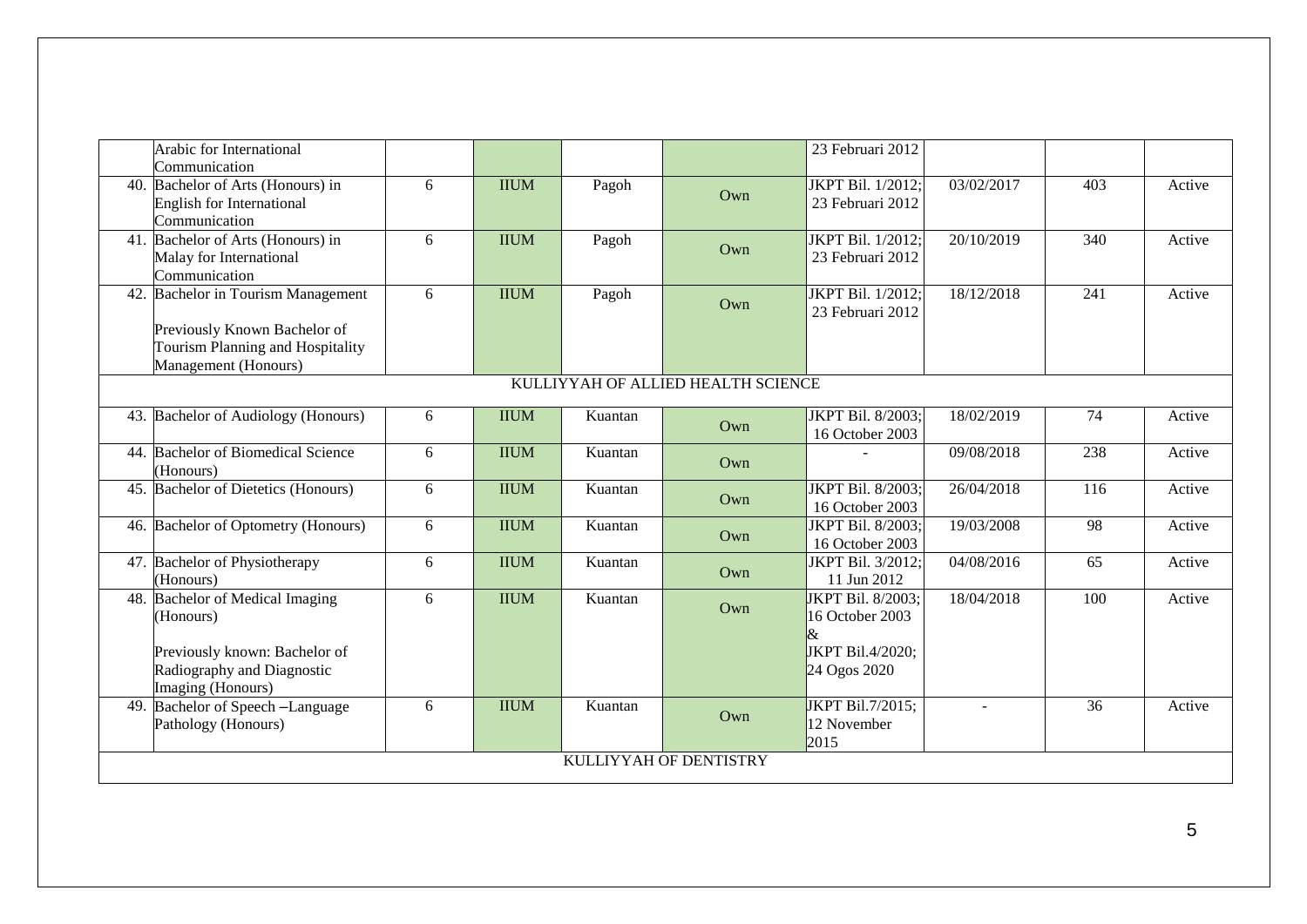|                      | 50. Bachelor of Dental Surgery                                       | 6 | <b>IIUM</b> | Kuantan               | $Qw$ n                | JKPT Bil. 6/2006 16/4/2018 -             | 14/4/2021                | 292             | Active |  |  |  |
|----------------------|----------------------------------------------------------------------|---|-------------|-----------------------|-----------------------|------------------------------------------|--------------------------|-----------------|--------|--|--|--|
|                      | KULLIYYAH OF MEDICINE                                                |   |             |                       |                       |                                          |                          |                 |        |  |  |  |
|                      |                                                                      |   |             |                       |                       |                                          |                          |                 |        |  |  |  |
|                      | 51. Bachelor of Medicine and Bachelor<br>of Surgery                  | 6 | <b>IIUM</b> | Kuantan               | Own                   | JPP; 9 November $1/5/2018$ –<br>1996     | 30/4/2023                | 717             | Active |  |  |  |
| KULLIYYAH OF NURSING |                                                                      |   |             |                       |                       |                                          |                          |                 |        |  |  |  |
|                      | 52. Bachelor of Nursing (Honours)                                    | 6 | <b>IIUM</b> | Kuantan               | $Qw$ n                | JKPT; 1 Ogos<br>2000                     | $3/1/2018 -$<br>2/1/2022 | 487             | Active |  |  |  |
|                      |                                                                      |   |             |                       | KULLIYYAH OF PHARMACY |                                          |                          |                 |        |  |  |  |
|                      | 53. Bachelor of Pharmacy (Honours)                                   | 6 | <b>IIUM</b> | Kuantan               | Own                   | JKPT Bil.5/2004 26/11/2017-              | 25/5/2021                | 470             | Active |  |  |  |
|                      |                                                                      |   |             |                       | KULLIYYAH OF SCIENCE  |                                          |                          |                 |        |  |  |  |
|                      | 54. Bachelor of Biotechnology<br>(Honours)                           | 6 | <b>IIUM</b> | Kuantan               | Own                   | $\sim$                                   | 13/03/2018               | 229             | Active |  |  |  |
|                      | 55. Bachelor of Mathematical Sciences<br>(Honours)                   | 6 | <b>IIUM</b> | Kuantan               | Own                   | $\sim$                                   | 24/07/2018               | 261             | Active |  |  |  |
|                      | 56. Bachelor of Science (Applied<br>Chemistry) (Honours)             | 6 | <b>IIUM</b> | Kuantan               | Own                   | JKPT Bil.2/2012;<br>19 April 2012        | 15/11/2017               | 178             | Active |  |  |  |
|                      | 57. Bachelor of Science (Honours)<br>(Applied Plant Sciences)        | 6 | <b>IIUM</b> | $\overline{K}$ uantan | Own                   | JKPT Bil. 7/2013;<br>28 November<br>2013 | 14/09/2018               | 97              | Active |  |  |  |
|                      | 58. Bachelor of Science (Honours)<br>(Marine Science and Technology) | 6 | <b>IIUM</b> | Kuantan               | Own                   | JKPT Bil. 4/2013;<br>20 Jun 2013         | 14/09/2018               | 118             | Active |  |  |  |
|                      | 59. Bachelor of Science (Honours)<br>(Plant Sciences)                | 6 | <b>IIUM</b> | Kuantan               | Own                   | JKPT Bil. 7/2013;<br>28 November<br>2013 | 14/09/2018               | $\overline{26}$ | Active |  |  |  |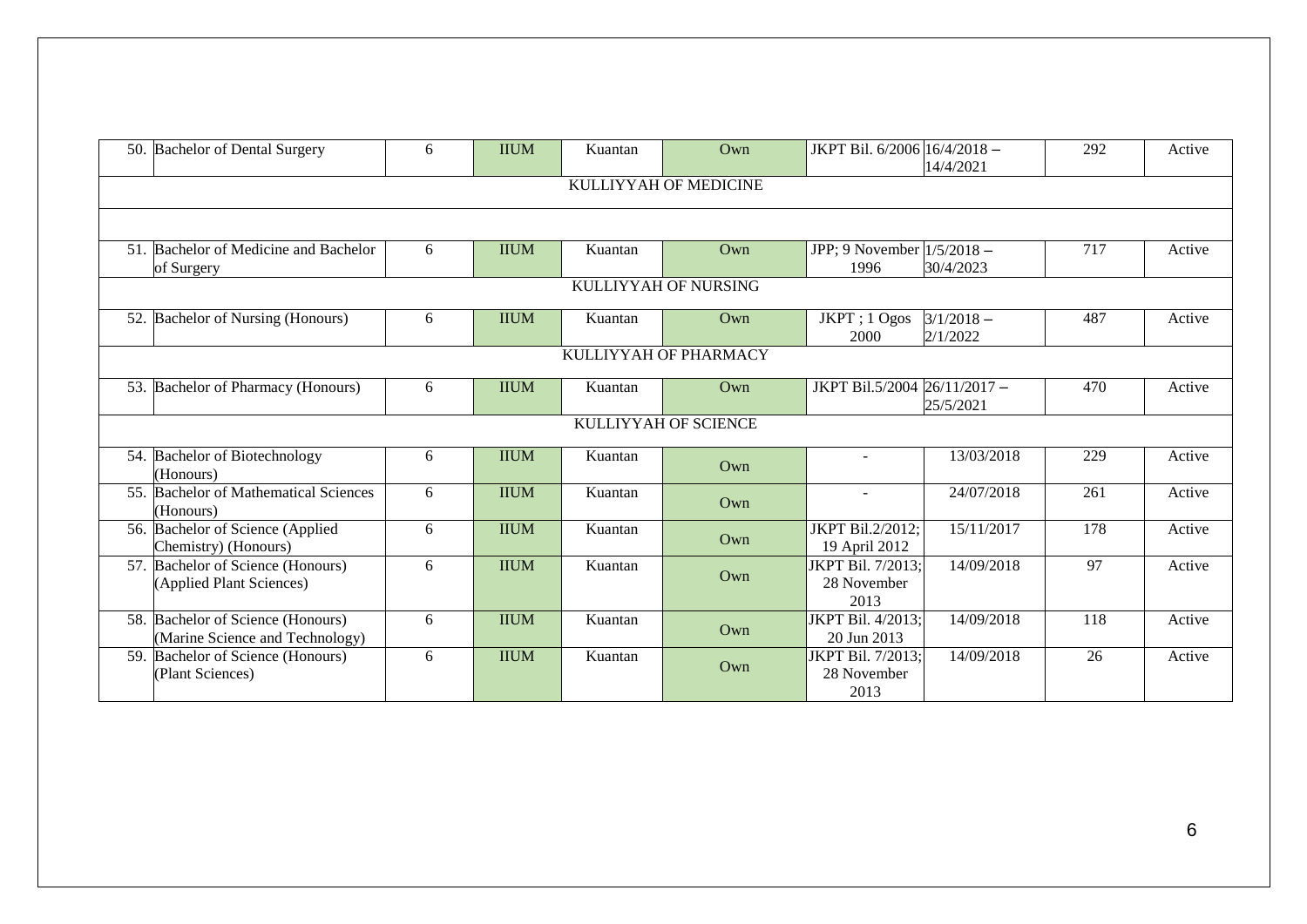| No.              | <b>Name of Programme</b>                                       | <b>MOF Level Awarding</b> | <b>Body</b> | Location<br>conducted | <b>Type of</b><br><b>Programme</b><br>(collaboration/own<br>/ external<br>programme/ joint<br>award/joint<br>degree)<br><b>POSTGRADUATE</b> | Approving<br><b>Authority</b> and<br>Date of Approval Accreditation by | Date and<br><b>Duration</b><br><b>MQA/Profession</b><br>al Body | <b>Student</b><br><b>Enrollment</b> | Programme<br><b>Status</b> |  |  |  |  |
|------------------|----------------------------------------------------------------|---------------------------|-------------|-----------------------|---------------------------------------------------------------------------------------------------------------------------------------------|------------------------------------------------------------------------|-----------------------------------------------------------------|-------------------------------------|----------------------------|--|--|--|--|
|                  | AHMAD IBRAHIM KULLIYYAH OF LAWS                                |                           |             |                       |                                                                                                                                             |                                                                        |                                                                 |                                     |                            |  |  |  |  |
| 1.               | Master of Comparative Laws                                     | $\tau$                    | <b>IIUM</b> | Gombak                | Own                                                                                                                                         | JPA(L)<br>$130/10/1(110)$ ; 30<br>Januari 1995                         | 20/06/2013                                                      | 6                                   | Active                     |  |  |  |  |
| 2.               | Master of Laws (LL.M) in<br><b>Business Law</b>                | $\tau$                    | <b>IIUM</b> | Gombak                | Own                                                                                                                                         | JKPT Bil. 5/2004;<br>15 Jun 2004                                       | 20/06/2013                                                      | $\overline{3}$                      | Active                     |  |  |  |  |
| 3.               | Master of Laws (LL.M) in<br><b>International Law</b>           | $\tau$                    | <b>IIUM</b> | Gombak                | Own                                                                                                                                         | JKPT Bil.8/2010;<br>13 Mei 2010                                        | 20/06/2013                                                      | $\mathbf{1}$                        | Active                     |  |  |  |  |
| $\overline{4}$ . | Master of Laws (LL.M) in<br><b>Islamic Banking and Finance</b> | $\tau$                    | <b>IIUM</b> | Gombak                | Own                                                                                                                                         | JKPT Bil. 5/2004;<br>15 Jun 2004                                       | 20/06/2013                                                      | $\mathfrak{Z}$                      | Active                     |  |  |  |  |
| 5.               | Master of Administration in<br>Islamic Law                     | $\overline{7}$            | <b>IIUM</b> | Gombak                | Own                                                                                                                                         | JKPT Bil .8/2006;<br>5 Disember 2006                                   | 20/06/2013                                                      | $\mathbf{1}$                        | Active                     |  |  |  |  |
| 6.               | <b>Master of Laws</b>                                          | $\tau$                    | <b>IIUM</b> | Gombak                | Own                                                                                                                                         | JKPT Bil.1/2019;<br>15 Mac 2019                                        |                                                                 | $\overline{0}$                      | Consolidated<br>Active     |  |  |  |  |
| 7.               | Doctor of Philosophy (Law)                                     | 8                         | <b>IIUM</b> | Gombak                | Own                                                                                                                                         | $\overline{\text{JPA}}(L)$<br>$130/10/1(110)$ ; 30<br>Januari 1995     | 20/06/2013                                                      | 5                                   | Active                     |  |  |  |  |
|                  |                                                                |                           |             |                       | KULLIYYAH OF ARCHITECTURE AND ENVIRONMENTAL DESIGN                                                                                          |                                                                        |                                                                 |                                     |                            |  |  |  |  |
| 8.               | <b>Master of Urban and Regional</b><br>Planning                | $\tau$                    | <b>IIUM</b> | Gombak                | Own                                                                                                                                         | JKPT Bil.7/2004                                                        | 20/06/2013                                                      |                                     | Consolidated<br>Active     |  |  |  |  |
| 9.               | Master of Science (Built<br>Environment)                       | $\tau$                    | <b>IIUM</b> | Gombak                | Own                                                                                                                                         | KP.S(PT)<br>76161/13/Jld.<br>$3(16)$ ; 2 Mac 2005                      | 20/06/2013                                                      | $\mathfrak{Z}$                      | Active                     |  |  |  |  |

7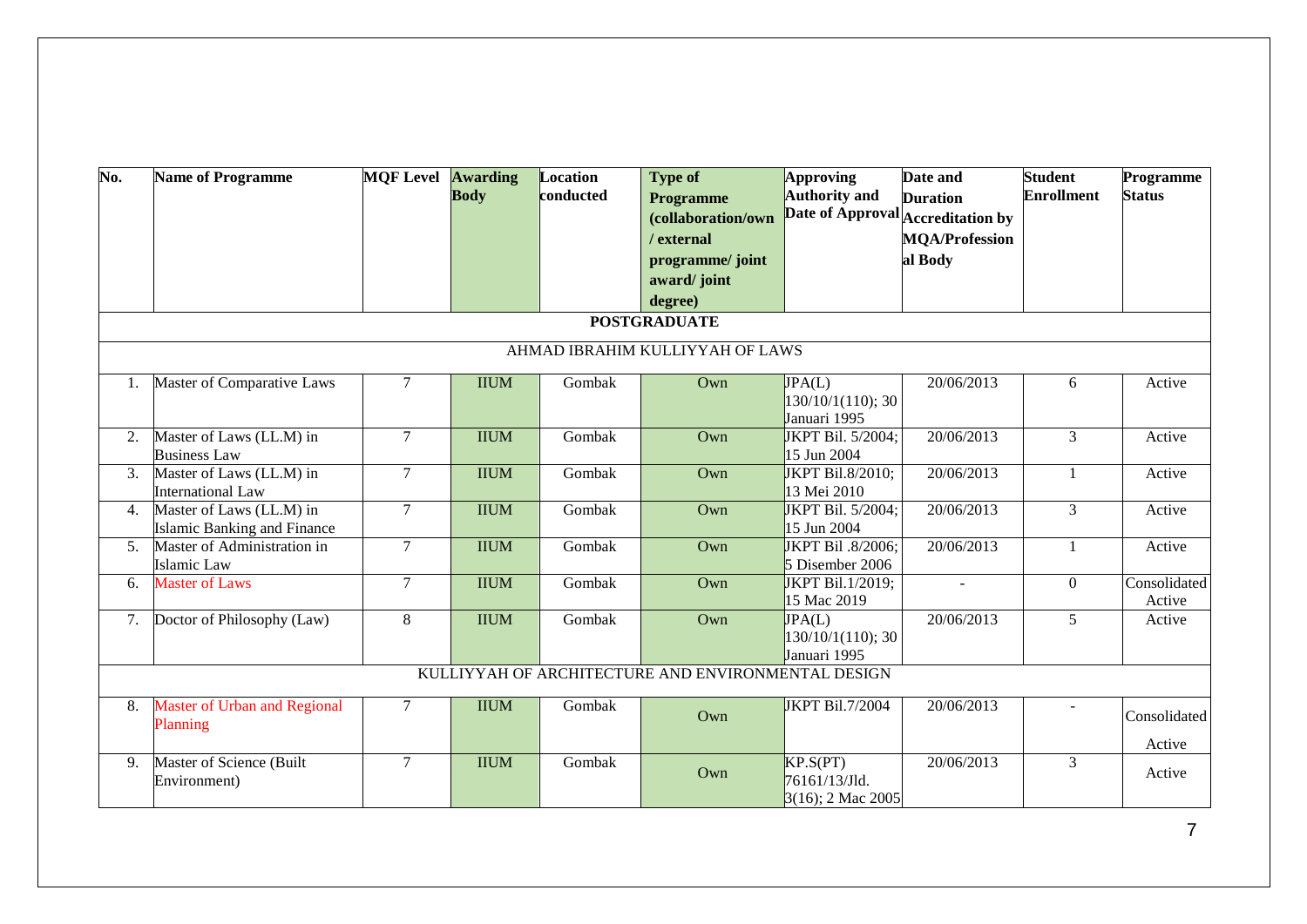| No. | <b>Name of Programme</b>                                                                            | <b>MQF Level Awarding</b> | <b>Body</b> | Location<br>conducted | <b>Type of</b><br><b>Programme</b><br>(collaboration/own<br>/ external<br>programme/ joint<br>award/joint<br>degree) | <b>Approving</b><br><b>Authority and</b>        | Date and<br><b>Duration</b><br>Date of Approval Accreditation by<br><b>MQA/Profession</b><br>al Body | <b>Student</b><br><b>Enrollment</b> | Programme<br><b>Status</b> |
|-----|-----------------------------------------------------------------------------------------------------|---------------------------|-------------|-----------------------|----------------------------------------------------------------------------------------------------------------------|-------------------------------------------------|------------------------------------------------------------------------------------------------------|-------------------------------------|----------------------------|
|     | 10. Master of Architecture                                                                          | $\tau$                    | <b>IIUM</b> | Gombak                | Own                                                                                                                  | JKPT Bil.6/2016,<br>18 October 2016             | $\sim$                                                                                               | $\overline{a}$                      | Active                     |
|     | 11. Master of Science (Building<br><b>Services, Asset and Facilities</b><br>Management)             | $\overline{7}$            | <b>IIUM</b> | Gombak                | Own                                                                                                                  | JKPT Bil.1/2019;<br>15 Mac 2019                 | $\sim$                                                                                               | $\overline{a}$                      | Consolidated<br>Active     |
|     | 12. Master of Construction Business<br><b>Administration</b>                                        | $\overline{7}$            | <b>IIUM</b> | Gombak                | Own                                                                                                                  | JKPT Bil.1/2019;<br>15 Mac 2019                 |                                                                                                      |                                     | Consolidated<br>Active     |
|     | 13. Doctor of Philosophy (Built<br>Environment)                                                     | 8                         | <b>IIUM</b> | Gombak                | Own                                                                                                                  | KP. S(PT)<br>76161/13/Jld.<br>3(16); 2 Mac 2005 | 20/06/2013                                                                                           |                                     | Active                     |
|     |                                                                                                     |                           |             |                       | KULLIYYAH OF ISLAMIC REVEALED KNOWLEDGE AND HUMAN SCIENCES                                                           |                                                 |                                                                                                      |                                     |                            |
|     | 14. Master of Islamic Revealed<br>Knowledge and Heritage in Fiqh<br>and Usul al-Fiqh                | $\tau$                    | <b>IIUM</b> | Gombak                | Own                                                                                                                  | JKPT Bil.7/2006;<br>4 September 2006            | 20/06/2013                                                                                           | $\tau$                              | Active                     |
|     | 15. Master of Islamic Revealed<br>Knowledge and Heritage in<br>Ouran and Sunnah                     | $\tau$                    | <b>IIUM</b> | Gombak                | Own                                                                                                                  | JKPT Bil.7/2006;<br>4 September 2006            | 20/06/2013                                                                                           | $\overline{3}$                      | Active                     |
|     | 16. Master of Islamic Revealed<br>Knowledge and Heritage in Usul<br>al-Din and Comparative Religion | $\overline{7}$            | <b>IIUM</b> | Gombak                | Own                                                                                                                  | JKPT Bil.7/2006;<br>4 September 2006            | 20/06/2013                                                                                           | $\overline{2}$                      | Active                     |
|     | 17. Master of Arts in Islamic<br>Revealed Knowledge and<br>Heritage                                 | $\tau$                    | <b>IIUM</b> | Gombak                | Own                                                                                                                  | JKPT Bil.1/2019;<br>15 Mac 2019                 | 20/06/2013                                                                                           | $\mathbf{1}$                        | Consolidated<br>Active     |
|     | 18. Master of Arts in Teaching<br>Arabic as a Second Language<br>Previously known Master of         | $\tau$                    | <b>IIUM</b> | Gombak                | Own                                                                                                                  | $\mathbf{r}$                                    | 20/06/2013                                                                                           | $\overline{3}$                      | Active                     |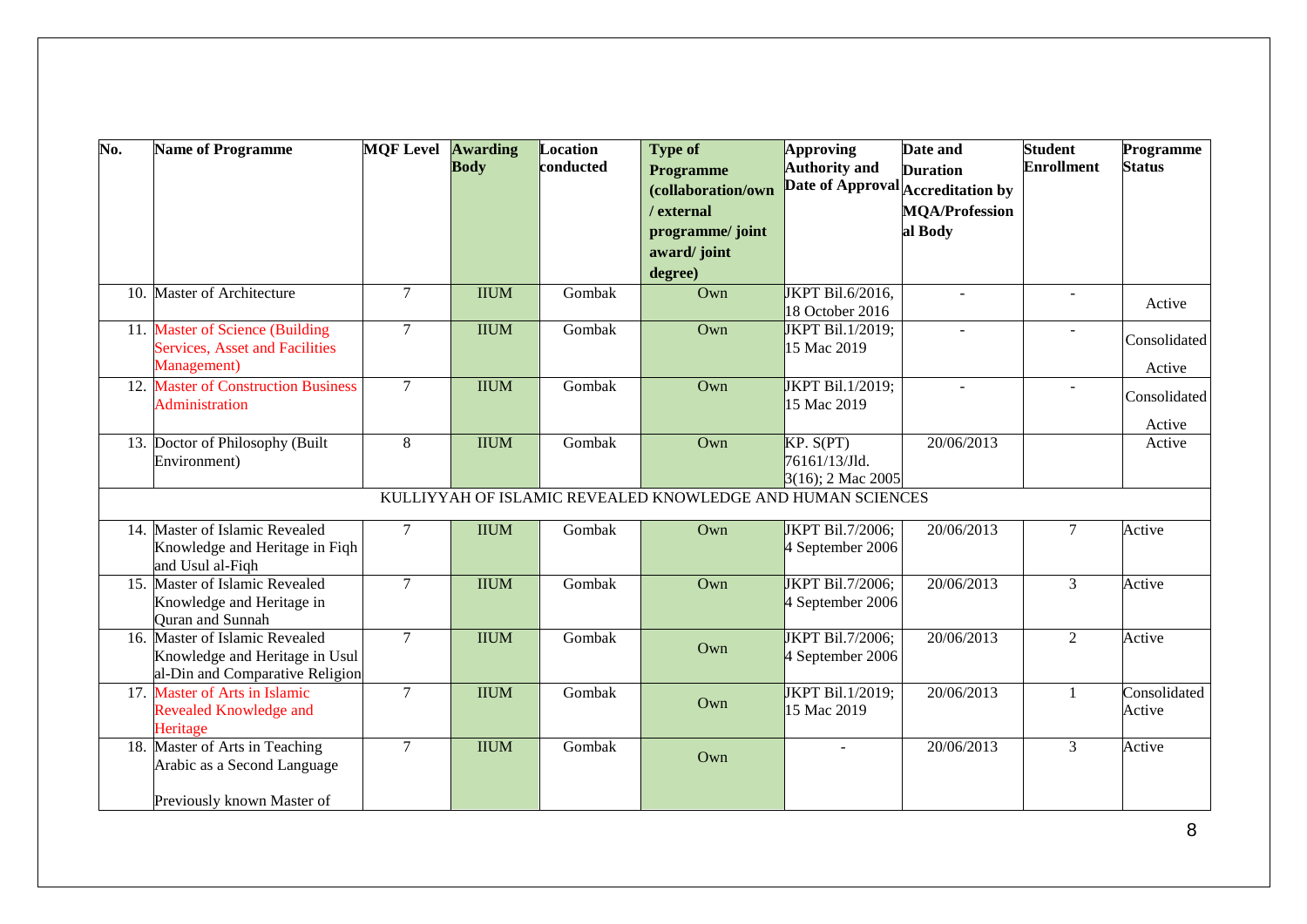| No. | <b>Name of Programme</b>                                           | <b>MQF Level Awarding</b> | <b>Body</b> | Location<br>conducted | <b>Type of</b><br><b>Programme</b> | Approving<br><b>Authority and</b> | Date and<br><b>Duration</b> | <b>Student</b><br><b>Enrollment</b> | Programme<br><b>Status</b> |
|-----|--------------------------------------------------------------------|---------------------------|-------------|-----------------------|------------------------------------|-----------------------------------|-----------------------------|-------------------------------------|----------------------------|
|     |                                                                    |                           |             |                       | (collaboration/own                 | Date of Approval Accreditation by |                             |                                     |                            |
|     |                                                                    |                           |             |                       | / external                         |                                   | <b>MQA/Profession</b>       |                                     |                            |
|     |                                                                    |                           |             |                       | programme/ joint<br>award/joint    |                                   | al Body                     |                                     |                            |
|     |                                                                    |                           |             |                       | degree)                            |                                   |                             |                                     |                            |
|     | Human Sciences in Arabic as a<br><b>Second Language</b>            |                           |             |                       |                                    |                                   |                             |                                     |                            |
|     | 19. Master of Arts in Arabic Literary<br><b>Studies</b>            | $\tau$                    | <b>IIUM</b> | Gombak                | Own                                | $\sim$                            | 20/06/2013                  | ÷.                                  | Active                     |
|     | PK: Master of Human Sciences<br>(Arabic Literary Studies)          |                           |             |                       |                                    |                                   |                             |                                     |                            |
|     | 20. Master of Arts in Arabic<br><b>Linguistics Studies</b>         | $\tau$                    | <b>IIUM</b> | Gombak                | Own                                | $\sim$                            | 20/06/2013                  | $\overline{2}$                      | Active                     |
| 21. | <b>Master of Arts in Arabic Studies</b>                            | $\overline{7}$            | <b>IIUM</b> | Gombak                | Own                                | JKPT Bil.1/2019;<br>15 Mac 2019   | $\sim$                      | 5                                   | Consolidated<br>Active     |
| 22. | Master of Human Sciences in<br><b>English Language Studies</b>     | $\overline{7}$            | <b>IIUM</b> | Gombak                | Own                                |                                   | 20/06/2013                  | $\overline{a}$                      | Active                     |
|     | PK: Master of Human Sciences<br>(English Language Studies)         |                           |             |                       |                                    |                                   |                             |                                     |                            |
|     | 23. Master of Human Sciences in<br><b>Applied Linguistic</b>       | $\tau$                    | <b>IIUM</b> | Gombak                | Own                                | $\overline{a}$                    | 20/06/2013                  | $\overline{2}$                      | Active                     |
|     | 24. Master of Human Sciences in<br><b>English Literary Studies</b> | $\overline{7}$            | <b>IIUM</b> | Gombak                | Own                                |                                   | 20/06/2013                  | $\overline{a}$                      | Active                     |
|     | PK: Master of Human Sciences<br>(English Literary Studies)         |                           |             |                       |                                    |                                   |                             |                                     |                            |
|     | 25. Master of Human Sciences in<br>Psychology                      | $\tau$                    | <b>IIUM</b> | Gombak                | Own                                |                                   | 20/06/2013                  | ÷.                                  | Active                     |
|     | PK: Master of Human Sciences<br>(Psychology)                       |                           |             |                       |                                    |                                   |                             |                                     |                            |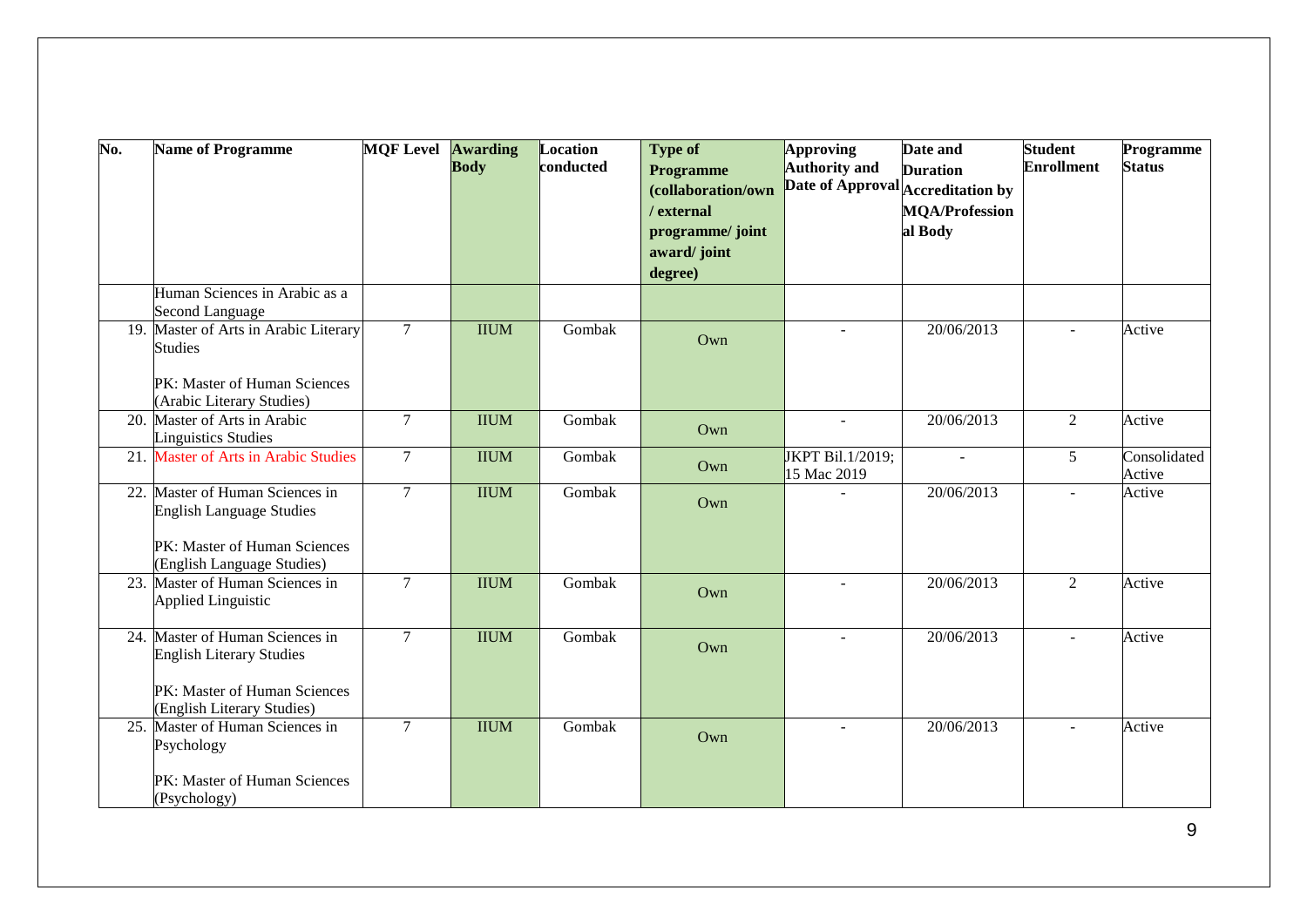| No. | <b>Name of Programme</b>                                                                          | <b>MOF Level</b> | <b>Awarding</b><br><b>Body</b> | Location<br>conducted | <b>Type of</b><br>Programme    | Approving<br><b>Authority</b> and    | Date and<br><b>Duration</b>       | <b>Student</b><br><b>Enrollment</b> | Programme<br><b>Status</b> |
|-----|---------------------------------------------------------------------------------------------------|------------------|--------------------------------|-----------------------|--------------------------------|--------------------------------------|-----------------------------------|-------------------------------------|----------------------------|
|     |                                                                                                   |                  |                                |                       | (collaboration/own             |                                      | Date of Approval Accreditation by |                                     |                            |
|     |                                                                                                   |                  |                                |                       | / external<br>programme/ joint |                                      | <b>MQA/Profession</b><br>al Body  |                                     |                            |
|     |                                                                                                   |                  |                                |                       | award/joint                    |                                      |                                   |                                     |                            |
|     |                                                                                                   |                  |                                |                       | degree)                        |                                      |                                   |                                     |                            |
|     | 26. Master of Industrial and<br>Organisational Psychology                                         | $7\overline{ }$  | <b>IIUM</b>                    | Gombak                | Own                            | JKPT Bil.1/2020;<br>27 Feb 2020      |                                   | ÷.                                  | Active                     |
|     | 27. Master in Developmental<br>Psychology                                                         | $\overline{7}$   | <b>IIUM</b>                    | Gombak                | Own                            | JKPT Bil.2/2020<br>& JKPT            |                                   | $\overline{3}$                      | Active                     |
|     |                                                                                                   |                  |                                |                       |                                | Bil.3/2020; 25 Jun<br>2020           |                                   |                                     |                            |
| 28. | Master of Human Sciences in<br>Communication                                                      | $\overline{7}$   | <b>IIUM</b>                    | Gombak                | Own                            |                                      | 20/06/2013                        | $\overline{3}$                      | Active                     |
|     | PK: Master of Human Sciences<br>(Communication)                                                   |                  |                                |                       |                                |                                      |                                   |                                     |                            |
|     | 29. Master of Human Sciences in<br><b>Political Science</b>                                       | $\overline{7}$   | <b>IIUM</b>                    | Gombak                | Own                            |                                      | 20/06/2013                        | $\overline{3}$                      | Active                     |
|     | PK: Master of Human Sciences<br>(Political Science)                                               |                  |                                |                       |                                |                                      |                                   |                                     |                            |
|     | 30. Master of Human Sciences in<br><b>History and Civilization</b>                                | $\overline{7}$   | <b>IIUM</b>                    | Gombak                | Own                            |                                      | 20/06/2013                        | $\mathbf{1}$                        | Active                     |
|     | PK: Master of Human Sciences<br>(History and Civilization)                                        |                  |                                |                       |                                |                                      |                                   |                                     |                            |
|     | 31. Master of Human Sciences in<br>Sociology and Anthropology                                     | $\overline{7}$   | <b>IIUM</b>                    | Gombak                | Own                            | JKPT Bil.7/2006;<br>4 September 2006 | 20/06/2013                        | $\overline{3}$                      | Active                     |
|     | PK: Master of Human Sciences<br>(Sociology and Anthropology)                                      |                  |                                |                       |                                |                                      |                                   |                                     |                            |
|     | 32. Doctor of Philosophy in Islamic<br>Revealed Knowledge and<br>Heritage (Fiqh and Usul al-Fiqh) | 8                | <b>IIUM</b>                    | Gombak                | Own                            | JKPT Bil.7/2006;<br>4 September 2006 | 20/06/2013                        | $\overline{4}$                      | Active                     |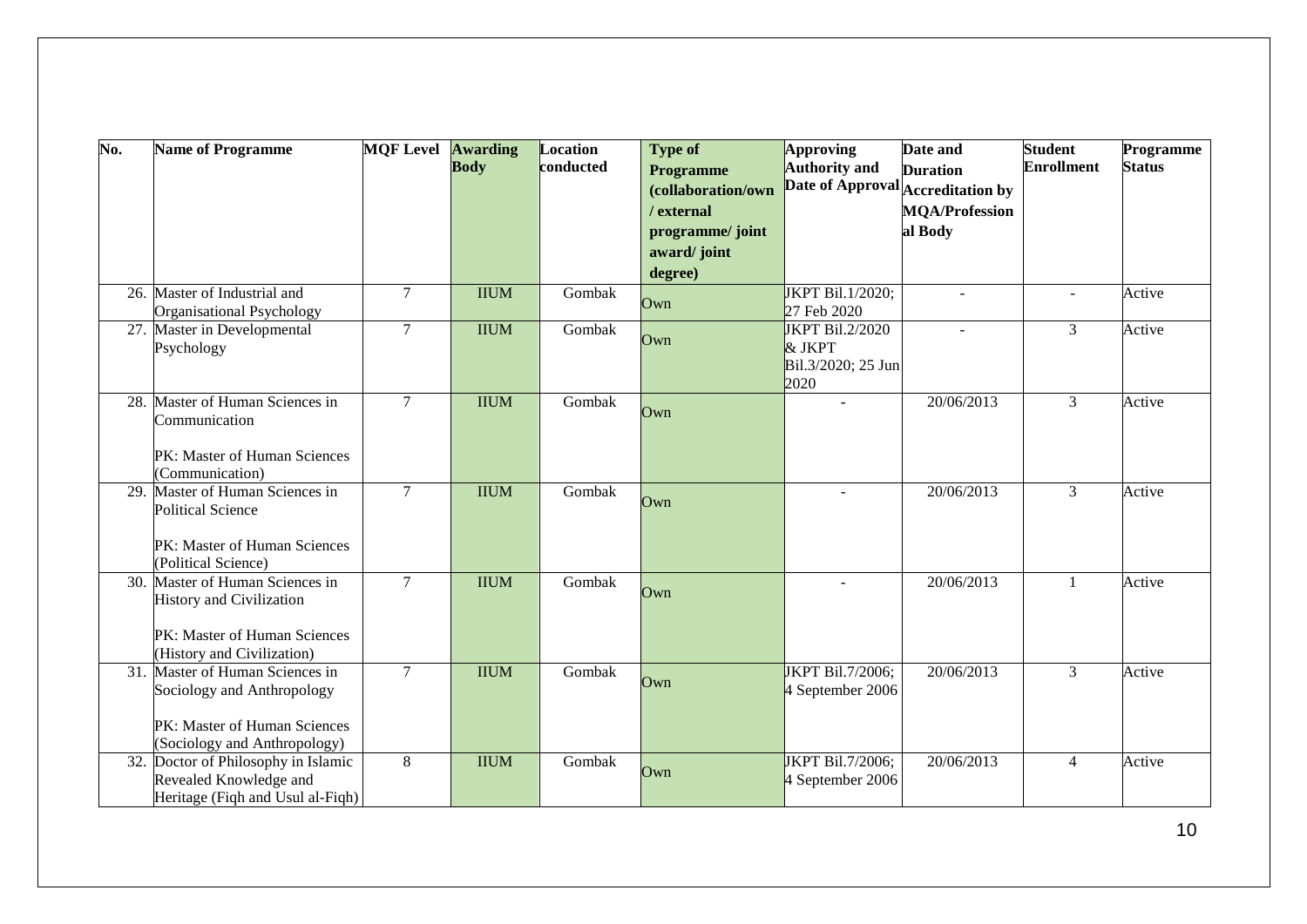| No. | <b>Name of Programme</b>                                          | <b>MOF Level Awarding</b> | <b>Body</b> | Location<br>conducted | <b>Type of</b>                         | Approving<br><b>Authority and</b> | Date and<br><b>Duration</b> | <b>Student</b><br><b>Enrollment</b> | Programme<br><b>Status</b> |
|-----|-------------------------------------------------------------------|---------------------------|-------------|-----------------------|----------------------------------------|-----------------------------------|-----------------------------|-------------------------------------|----------------------------|
|     |                                                                   |                           |             |                       | <b>Programme</b><br>(collaboration/own | Date of Approval Accreditation by |                             |                                     |                            |
|     |                                                                   |                           |             |                       | / external                             |                                   | <b>MQA/Profession</b>       |                                     |                            |
|     |                                                                   |                           |             |                       | programme/joint                        |                                   | al Body                     |                                     |                            |
|     |                                                                   |                           |             |                       | award/joint                            |                                   |                             |                                     |                            |
|     |                                                                   |                           |             |                       | degree)                                |                                   |                             |                                     |                            |
|     |                                                                   |                           |             |                       |                                        |                                   |                             |                                     |                            |
|     | PK: Doctor of Philosophy (Fiqh                                    |                           |             |                       |                                        |                                   |                             |                                     |                            |
|     | and Usul Al-Fiqh)                                                 |                           |             |                       |                                        |                                   |                             |                                     |                            |
|     | 33. Doctor of Philosophy in Islamic                               | 8                         | <b>IIUM</b> | Gombak                | Own                                    | JKPT Bil.7/2006;                  | 20/06/2013                  |                                     | Active                     |
|     | Revealed Knowledge and                                            |                           |             |                       |                                        | 4 September 2006                  |                             |                                     |                            |
|     | Heritage (Qur'an and Sunnah<br>Studies)                           |                           |             |                       |                                        |                                   |                             |                                     |                            |
|     |                                                                   |                           |             |                       |                                        |                                   |                             |                                     |                            |
|     | PK: Doctor of Philosophy                                          |                           |             |                       |                                        |                                   |                             |                                     |                            |
|     | (Quran and Sunnah Studies)                                        |                           |             |                       |                                        |                                   |                             |                                     |                            |
|     | 34. Doctor of Philosophy in Islamic                               | 8                         | <b>IIUM</b> | Gombak                | Own                                    | JKPT Bil.7/2006;                  | 20/06/2013                  | 3                                   | Active                     |
|     | Revealed Knowledge and                                            |                           |             |                       |                                        | 4 September 2006                  |                             |                                     |                            |
|     | Heritage (Usul al-Din and                                         |                           |             |                       |                                        |                                   |                             |                                     |                            |
|     | Comparative Religion)                                             |                           |             |                       |                                        |                                   |                             |                                     |                            |
|     | PK: Doctor of Philosophy (Usul                                    |                           |             |                       |                                        |                                   |                             |                                     |                            |
|     | al-Din and Comparative                                            |                           |             |                       |                                        |                                   |                             |                                     |                            |
|     | Religion)                                                         |                           |             |                       |                                        |                                   |                             |                                     |                            |
|     | 35. Doctor of Philosophy in Islamic                               | 8                         | <b>IIUM</b> | Gombak                | Own                                    | JKPT Bil.1/2019;                  | $\sim$                      | $\overline{a}$                      | Consolidated               |
|     | Revealed Knowledge and                                            |                           |             |                       |                                        | 15 Mac 2019                       |                             |                                     | Active                     |
|     | Heritage - Research                                               |                           |             |                       |                                        |                                   |                             |                                     |                            |
|     | 36. Doctor of Philosophy in Arabic                                | 8                         | <b>IIUM</b> | Gombak                | Own                                    | JKPT Bil.1/2019;                  | $\sim$                      | 6                                   | Consolidated               |
|     | <b>Studies – Mixed Mode</b><br>37. Doctor of Philosophy in Arabic | 8                         | <b>IIUM</b> | Gombak                | Own                                    | 15 Mac 2019<br>JKPT Bil.1/2019;   | $\sim$                      |                                     | Active<br>Consolidated     |
|     | <b>Studies – Research</b>                                         |                           |             |                       |                                        | 15 Mac 2019                       |                             |                                     | Active                     |
|     | 38. Doctor of Philosophy in English                               | 8                         | <b>IIUM</b> | Gombak                | Own                                    | JKPT Bil.1/2019;                  | $\overline{a}$              | $\overline{3}$                      | Consolidated               |
|     | <b>Studies – Mixed Mode</b>                                       |                           |             |                       |                                        | 15 Mac 2019                       |                             |                                     | Active                     |
|     | 39. Doctor of Philosophy in English                               | 8                         | <b>IIUM</b> | Gombak                | Own                                    | JKPT Bil.1/2019;                  | $\sim$                      |                                     | Consolidated               |
|     | <b>Studies - Research</b>                                         |                           |             |                       |                                        | 15 Mac 2019                       |                             |                                     | Active                     |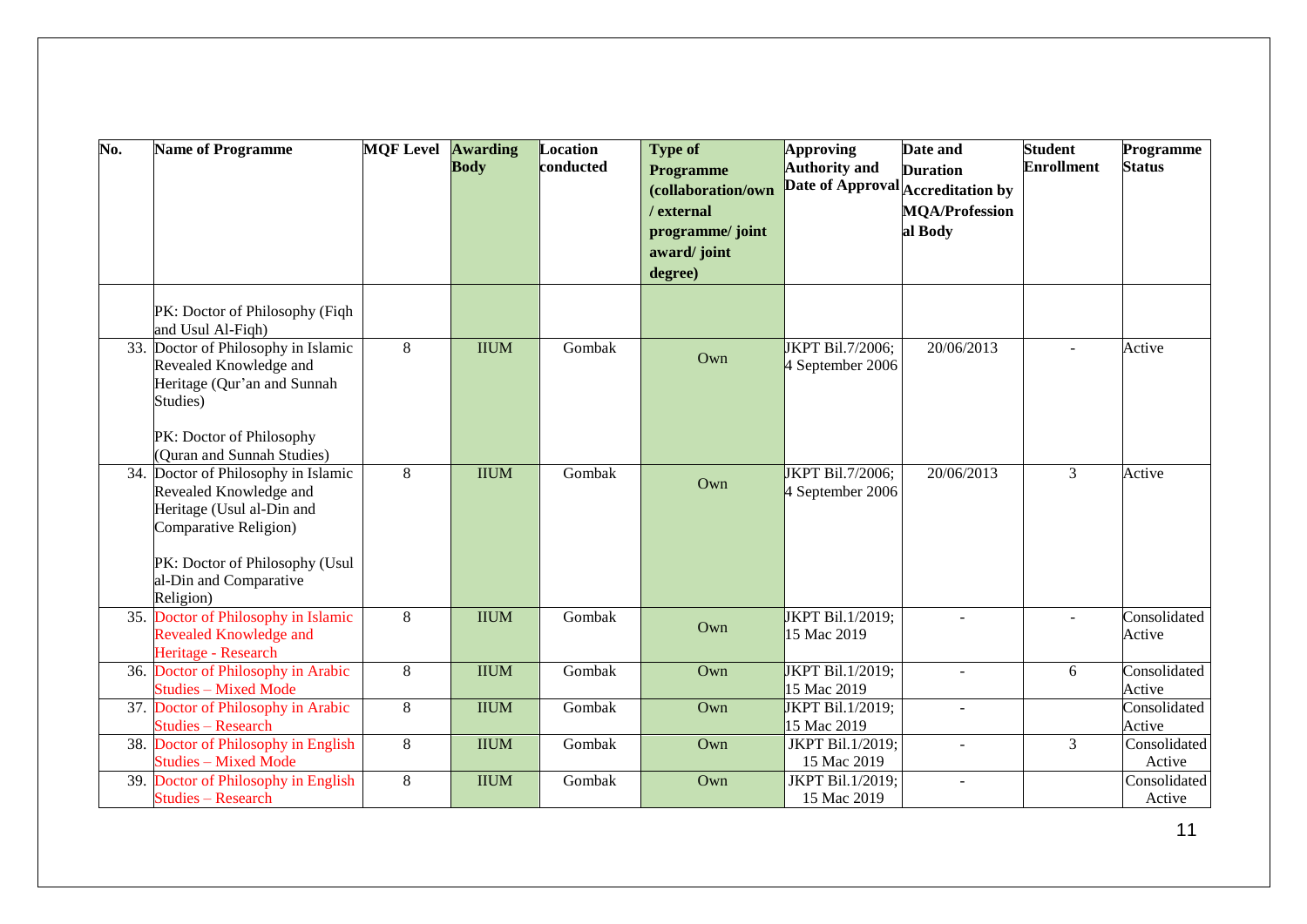| $\overline{\text{No}}$ . | <b>Name of Programme</b>                                                                                              | <b>MOF Level Awarding</b> | <b>Body</b> | Location<br>conducted | <b>Type of</b><br><b>Programme</b><br>(collaboration/own<br>/ external<br>programme/ joint<br>award/joint | <b>Approving</b><br><b>Authority and</b> | Date and<br><b>Duration</b><br>Date of Approval Accreditation by<br><b>MQA/Profession</b><br>al Body | <b>Student</b><br><b>Enrollment</b> | Programme<br><b>Status</b> |
|--------------------------|-----------------------------------------------------------------------------------------------------------------------|---------------------------|-------------|-----------------------|-----------------------------------------------------------------------------------------------------------|------------------------------------------|------------------------------------------------------------------------------------------------------|-------------------------------------|----------------------------|
|                          | 40. Doctor of Philosophy in                                                                                           | 8                         | <b>IIUM</b> | Gombak                | degree)<br>Own                                                                                            | JKPT Bil.4/99; 5                         | 20/06/2013                                                                                           | $\mathbf{1}$                        | Active                     |
|                          | Psychology<br>PK: Doctor of Philosophy<br>(Psychology)                                                                |                           |             |                       |                                                                                                           | Julai 1999                               |                                                                                                      |                                     |                            |
|                          | 41. Doctor of Philosophy in<br>Communication<br>PK: Doctor of Philosophy<br>(Communication)                           | 8                         | <b>IIUM</b> | Gombak                | $Qw$ n                                                                                                    | $\sim$                                   | 20/06/2013                                                                                           | $\sim$                              | Active                     |
|                          | 42. Doctor of Philosophy in Political<br>Science<br>PK: Doctor of Philosophy<br>(Political Science)                   | 8                         | <b>IIUM</b> | Gombak                | Own                                                                                                       | $\sim$                                   | 20/06/2013                                                                                           | $\overline{\phantom{a}}$            | Active                     |
|                          | 43. Doctor of Philosophy in History<br>and Civilization<br>PK: Doctor of Philosophy<br>(History and Civilization)     | 8                         | <b>IIUM</b> | Gombak                | $Qw$ n                                                                                                    | JKPT Bil.7/2006;<br>4 September 2006     | 20/06/2013                                                                                           | $\overline{a}$                      | Active                     |
|                          | 44. Doctor of Philosophy in<br>Sociology and Anthropology<br>PK: Doctor of Philosophy<br>(Sociology and Anthropology) | 8                         | <b>IIUM</b> | Gombak                | $Qw$ n<br>KULLIYYAH OF INFORMATION AND COMMUNICATION TECHNOLOGY                                           |                                          | 20/06/2013                                                                                           | $\mathbb{L} \mathbb{L}$             | Active                     |
|                          | 45. Master of Information<br>Technology                                                                               | $\tau$                    | <b>IIUM</b> | Gombak                | Own                                                                                                       | JKPT Bil.5/2004                          | 20/06/2013                                                                                           | $\mathbf{1}$                        | Active                     |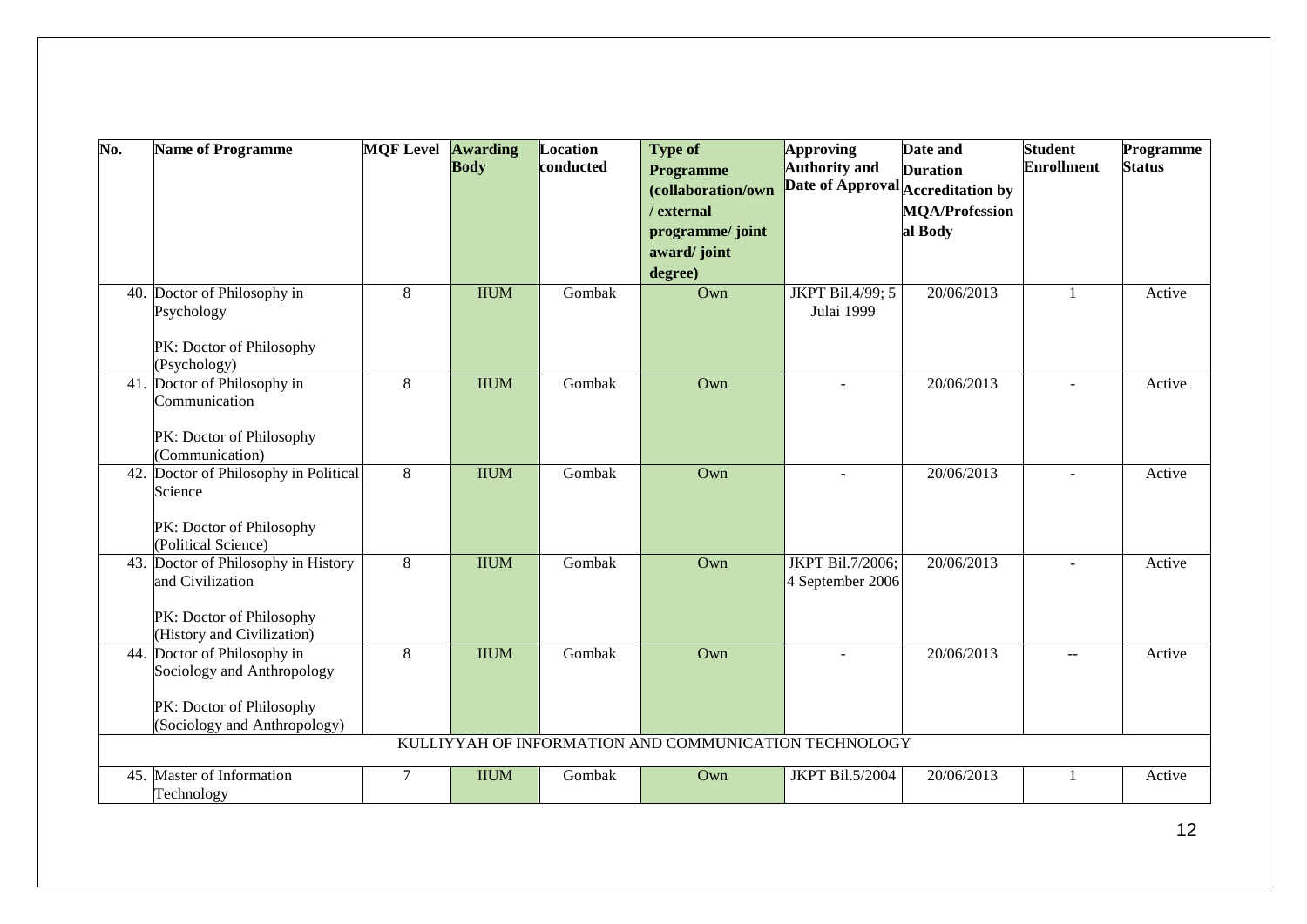| Date of Approval Accreditation by<br>(collaboration/own<br>/ external<br><b>MQA/Profession</b><br>al Body<br>programme/ joint<br>award/joint<br>degree)<br>JPA(L) 130/10/1<br>46. Master of Library and<br>$\tau$<br>20/6/2013 &<br><b>IIUM</b><br>Gombak<br>Own<br>$\mathbf{1}$<br><b>Information Science</b><br>(110); 30 Januari<br>26/09/2019<br>1995<br>JKPT Bil.1/2013;<br>47. Master of Protective Security<br>$\tau$<br>Gombak<br>22/12/2016<br><b>IIUM</b><br>Own<br>Active<br>$\mathbf{r}$<br>28 Februari 2013<br>Management<br>$\overline{7}$<br>48. Master in Business Intelligence<br><b>IIUM</b><br>JKPT Bil.5/2017;<br>8<br>Gombak<br>Own<br>Active<br>$\sim$<br>and Analytics<br>5 Disember 2017<br><b>Master of Computing (Computer</b><br>$\overline{7}$<br><b>IIUM</b><br>Gombak<br>JKPT Bil.1/2019;<br>49.<br>Own<br>1<br><b>Science and Information</b><br>15 Mac 2019<br>Technology)<br>50. Doctor of Philosophy (Library<br>8<br><b>IIUM</b><br>Gombak<br>JPP Bil 131; 27<br>20/06/2013<br>Own<br>$\overline{a}$<br>and Information Science)<br>April 1996<br>51. Doctor of Philosophy (Computer<br>8<br>JKPT Bil.1/2019;<br>2<br><b>IIUM</b><br>Gombak<br>Own<br><b>Science and Information</b><br>15 Mac 2019<br>Active<br>Technology) | $\overline{\text{No}}$ . | <b>Name of Programme</b> | <b>MOF Level</b> | <b>Awarding</b><br><b>Body</b> | Location<br>conducted | <b>Type of</b><br><b>Programme</b> | <b>Approving</b><br><b>Authority and</b> | Date and<br><b>Duration</b> | <b>Student</b><br><b>Enrollment</b> | Programme<br><b>Status</b> |
|-----------------------------------------------------------------------------------------------------------------------------------------------------------------------------------------------------------------------------------------------------------------------------------------------------------------------------------------------------------------------------------------------------------------------------------------------------------------------------------------------------------------------------------------------------------------------------------------------------------------------------------------------------------------------------------------------------------------------------------------------------------------------------------------------------------------------------------------------------------------------------------------------------------------------------------------------------------------------------------------------------------------------------------------------------------------------------------------------------------------------------------------------------------------------------------------------------------------------------------------------------------------|--------------------------|--------------------------|------------------|--------------------------------|-----------------------|------------------------------------|------------------------------------------|-----------------------------|-------------------------------------|----------------------------|
|                                                                                                                                                                                                                                                                                                                                                                                                                                                                                                                                                                                                                                                                                                                                                                                                                                                                                                                                                                                                                                                                                                                                                                                                                                                                 |                          |                          |                  |                                |                       |                                    |                                          |                             |                                     |                            |
|                                                                                                                                                                                                                                                                                                                                                                                                                                                                                                                                                                                                                                                                                                                                                                                                                                                                                                                                                                                                                                                                                                                                                                                                                                                                 |                          |                          |                  |                                |                       |                                    |                                          |                             |                                     |                            |
|                                                                                                                                                                                                                                                                                                                                                                                                                                                                                                                                                                                                                                                                                                                                                                                                                                                                                                                                                                                                                                                                                                                                                                                                                                                                 |                          |                          |                  |                                |                       |                                    |                                          |                             |                                     |                            |
|                                                                                                                                                                                                                                                                                                                                                                                                                                                                                                                                                                                                                                                                                                                                                                                                                                                                                                                                                                                                                                                                                                                                                                                                                                                                 |                          |                          |                  |                                |                       |                                    |                                          |                             |                                     |                            |
|                                                                                                                                                                                                                                                                                                                                                                                                                                                                                                                                                                                                                                                                                                                                                                                                                                                                                                                                                                                                                                                                                                                                                                                                                                                                 |                          |                          |                  |                                |                       |                                    |                                          |                             |                                     |                            |
|                                                                                                                                                                                                                                                                                                                                                                                                                                                                                                                                                                                                                                                                                                                                                                                                                                                                                                                                                                                                                                                                                                                                                                                                                                                                 |                          |                          |                  |                                |                       |                                    |                                          |                             |                                     | Active                     |
|                                                                                                                                                                                                                                                                                                                                                                                                                                                                                                                                                                                                                                                                                                                                                                                                                                                                                                                                                                                                                                                                                                                                                                                                                                                                 |                          |                          |                  |                                |                       |                                    |                                          |                             |                                     |                            |
|                                                                                                                                                                                                                                                                                                                                                                                                                                                                                                                                                                                                                                                                                                                                                                                                                                                                                                                                                                                                                                                                                                                                                                                                                                                                 |                          |                          |                  |                                |                       |                                    |                                          |                             |                                     |                            |
|                                                                                                                                                                                                                                                                                                                                                                                                                                                                                                                                                                                                                                                                                                                                                                                                                                                                                                                                                                                                                                                                                                                                                                                                                                                                 |                          |                          |                  |                                |                       |                                    |                                          |                             |                                     |                            |
|                                                                                                                                                                                                                                                                                                                                                                                                                                                                                                                                                                                                                                                                                                                                                                                                                                                                                                                                                                                                                                                                                                                                                                                                                                                                 |                          |                          |                  |                                |                       |                                    |                                          |                             |                                     |                            |
|                                                                                                                                                                                                                                                                                                                                                                                                                                                                                                                                                                                                                                                                                                                                                                                                                                                                                                                                                                                                                                                                                                                                                                                                                                                                 |                          |                          |                  |                                |                       |                                    |                                          |                             |                                     |                            |
|                                                                                                                                                                                                                                                                                                                                                                                                                                                                                                                                                                                                                                                                                                                                                                                                                                                                                                                                                                                                                                                                                                                                                                                                                                                                 |                          |                          |                  |                                |                       |                                    |                                          |                             |                                     | Consolidated               |
|                                                                                                                                                                                                                                                                                                                                                                                                                                                                                                                                                                                                                                                                                                                                                                                                                                                                                                                                                                                                                                                                                                                                                                                                                                                                 |                          |                          |                  |                                |                       |                                    |                                          |                             |                                     | Active                     |
|                                                                                                                                                                                                                                                                                                                                                                                                                                                                                                                                                                                                                                                                                                                                                                                                                                                                                                                                                                                                                                                                                                                                                                                                                                                                 |                          |                          |                  |                                |                       |                                    |                                          |                             |                                     |                            |
|                                                                                                                                                                                                                                                                                                                                                                                                                                                                                                                                                                                                                                                                                                                                                                                                                                                                                                                                                                                                                                                                                                                                                                                                                                                                 |                          |                          |                  |                                |                       |                                    |                                          |                             |                                     | Active                     |
|                                                                                                                                                                                                                                                                                                                                                                                                                                                                                                                                                                                                                                                                                                                                                                                                                                                                                                                                                                                                                                                                                                                                                                                                                                                                 |                          |                          |                  |                                |                       |                                    |                                          |                             |                                     |                            |
|                                                                                                                                                                                                                                                                                                                                                                                                                                                                                                                                                                                                                                                                                                                                                                                                                                                                                                                                                                                                                                                                                                                                                                                                                                                                 |                          |                          |                  |                                |                       |                                    |                                          |                             |                                     | Consolidated               |
|                                                                                                                                                                                                                                                                                                                                                                                                                                                                                                                                                                                                                                                                                                                                                                                                                                                                                                                                                                                                                                                                                                                                                                                                                                                                 |                          |                          |                  |                                |                       |                                    |                                          |                             |                                     |                            |
| KULLIYYAH OF ENGINEERING                                                                                                                                                                                                                                                                                                                                                                                                                                                                                                                                                                                                                                                                                                                                                                                                                                                                                                                                                                                                                                                                                                                                                                                                                                        |                          |                          |                  |                                |                       |                                    |                                          |                             |                                     |                            |
|                                                                                                                                                                                                                                                                                                                                                                                                                                                                                                                                                                                                                                                                                                                                                                                                                                                                                                                                                                                                                                                                                                                                                                                                                                                                 |                          |                          |                  |                                |                       |                                    |                                          |                             |                                     |                            |
| JPP Bil. 129; 28<br>52. Master of Science (Computer<br>$\overline{7}$<br><b>IIUM</b><br>20/06/2013<br>Active<br>Gombak<br>$Qw$ n<br>1                                                                                                                                                                                                                                                                                                                                                                                                                                                                                                                                                                                                                                                                                                                                                                                                                                                                                                                                                                                                                                                                                                                           |                          |                          |                  |                                |                       |                                    |                                          |                             |                                     |                            |
| and Information Engineering)<br>September 1995                                                                                                                                                                                                                                                                                                                                                                                                                                                                                                                                                                                                                                                                                                                                                                                                                                                                                                                                                                                                                                                                                                                                                                                                                  |                          |                          |                  |                                |                       |                                    |                                          |                             |                                     |                            |
| 53. Master of Science<br>$\tau$<br>20/06/2013<br>2<br><b>IIUM</b><br>Gombak<br>Own<br>JPP Bil. 129; 28<br>Active                                                                                                                                                                                                                                                                                                                                                                                                                                                                                                                                                                                                                                                                                                                                                                                                                                                                                                                                                                                                                                                                                                                                                |                          |                          |                  |                                |                       |                                    |                                          |                             |                                     |                            |
| (Manufacturing Engineering)<br>September 1995                                                                                                                                                                                                                                                                                                                                                                                                                                                                                                                                                                                                                                                                                                                                                                                                                                                                                                                                                                                                                                                                                                                                                                                                                   |                          |                          |                  |                                |                       |                                    |                                          |                             |                                     |                            |
| $\overline{7}$<br><b>IIUM</b><br>Gombak<br>20/06/2013<br>54.<br>Master of Science (Mechatronic<br>Own<br>JPP Bil. 129; 28<br>Active<br>$\blacksquare$                                                                                                                                                                                                                                                                                                                                                                                                                                                                                                                                                                                                                                                                                                                                                                                                                                                                                                                                                                                                                                                                                                           |                          |                          |                  |                                |                       |                                    |                                          |                             |                                     |                            |
| September 1995<br>Engineering)                                                                                                                                                                                                                                                                                                                                                                                                                                                                                                                                                                                                                                                                                                                                                                                                                                                                                                                                                                                                                                                                                                                                                                                                                                  |                          |                          |                  |                                |                       |                                    |                                          |                             |                                     |                            |
| 55. Master of Science (Materials<br>$\overline{7}$<br><b>IIUM</b><br>Gombak<br>20/06/2013<br>Own<br>JKPT Bil.12/2005<br>Active<br>÷,                                                                                                                                                                                                                                                                                                                                                                                                                                                                                                                                                                                                                                                                                                                                                                                                                                                                                                                                                                                                                                                                                                                            |                          |                          |                  |                                |                       |                                    |                                          |                             |                                     |                            |
| Engineering)                                                                                                                                                                                                                                                                                                                                                                                                                                                                                                                                                                                                                                                                                                                                                                                                                                                                                                                                                                                                                                                                                                                                                                                                                                                    |                          |                          |                  |                                |                       |                                    |                                          |                             |                                     |                            |
| 56. Master of Science<br>$\overline{7}$<br><b>IIUM</b><br>JKPT Bil.2/2006<br>20/06/2013<br>Gombak<br>Own<br>Active<br>$\overline{a}$<br>(Communication Engineering)                                                                                                                                                                                                                                                                                                                                                                                                                                                                                                                                                                                                                                                                                                                                                                                                                                                                                                                                                                                                                                                                                             |                          |                          |                  |                                |                       |                                    |                                          |                             |                                     |                            |
| 57. Master of Science (Electronics<br>$\overline{7}$<br><b>IIUM</b><br>Gombak<br><b>JKPT Bil.2/2006</b><br>20/06/2013<br>Own<br>Active<br>÷,                                                                                                                                                                                                                                                                                                                                                                                                                                                                                                                                                                                                                                                                                                                                                                                                                                                                                                                                                                                                                                                                                                                    |                          |                          |                  |                                |                       |                                    |                                          |                             |                                     |                            |
| Engineering)                                                                                                                                                                                                                                                                                                                                                                                                                                                                                                                                                                                                                                                                                                                                                                                                                                                                                                                                                                                                                                                                                                                                                                                                                                                    |                          |                          |                  |                                |                       |                                    |                                          |                             |                                     |                            |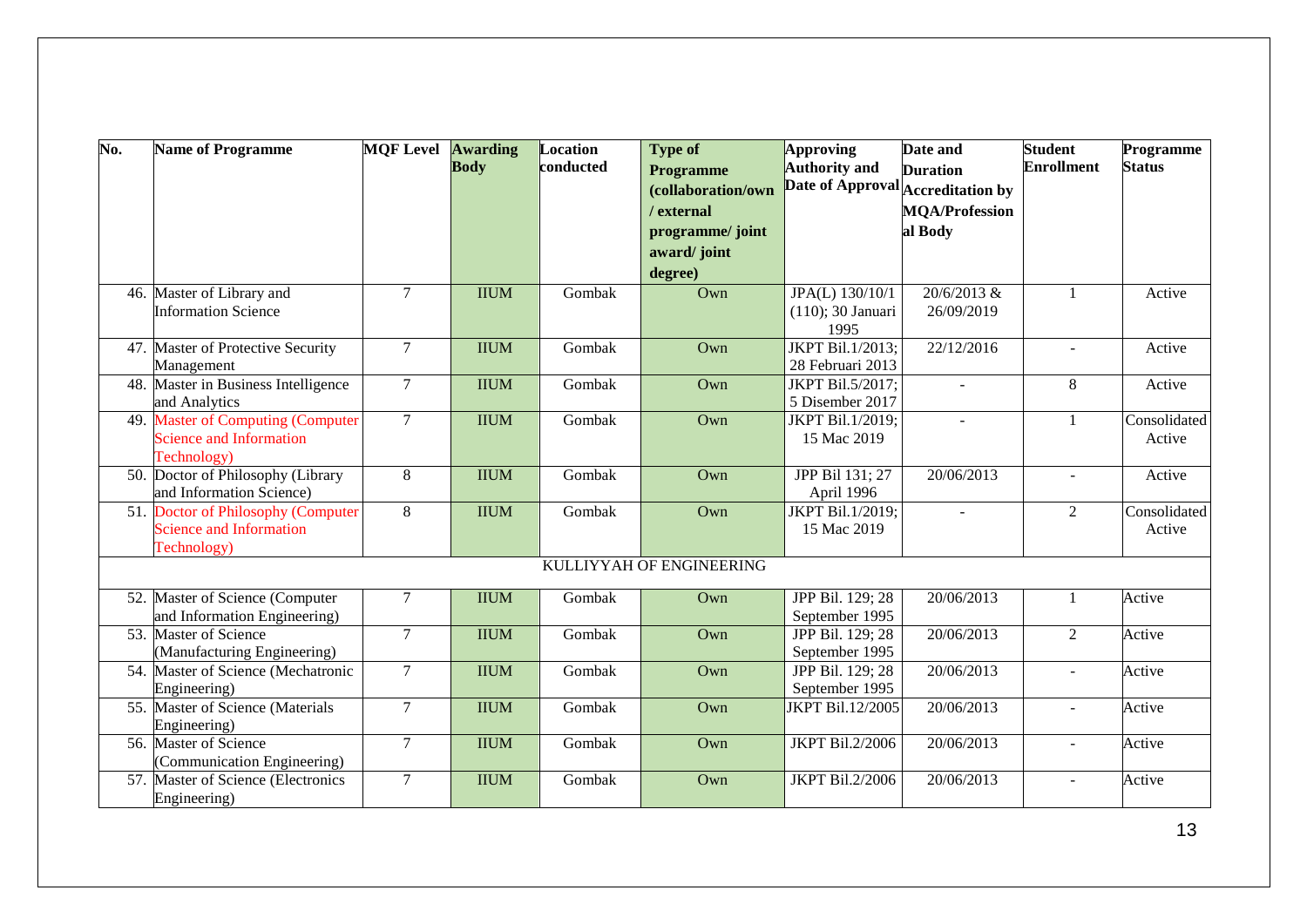| $\overline{\text{No}}$ . | <b>Name of Programme</b>                                         | <b>MOF Level Awarding</b> | <b>Body</b> | Location<br>conducted | <b>Type of</b>                                 | <b>Approving</b><br><b>Authority and</b> | Date and                                             | <b>Student</b><br><b>Enrollment</b> | Programme<br><b>Status</b> |
|--------------------------|------------------------------------------------------------------|---------------------------|-------------|-----------------------|------------------------------------------------|------------------------------------------|------------------------------------------------------|-------------------------------------|----------------------------|
|                          |                                                                  |                           |             |                       | <b>Programme</b>                               |                                          | <b>Duration</b><br>Date of Approval Accreditation by |                                     |                            |
|                          |                                                                  |                           |             |                       | (collaboration/own                             |                                          |                                                      |                                     |                            |
|                          |                                                                  |                           |             |                       | / external                                     |                                          | <b>MQA/Profession</b>                                |                                     |                            |
|                          |                                                                  |                           |             |                       | programme/ joint                               |                                          | al Body                                              |                                     |                            |
|                          |                                                                  |                           |             |                       | award/joint                                    |                                          |                                                      |                                     |                            |
|                          |                                                                  |                           |             |                       | degree)                                        |                                          |                                                      |                                     |                            |
|                          | 58. Master of Science (Automotive                                | $\overline{7}$            | <b>IIUM</b> | Gombak                | Own                                            | <b>JKPT Bil.2/2006</b>                   | 20/06/2013                                           |                                     | Active                     |
|                          | Engineering)                                                     |                           |             |                       |                                                |                                          |                                                      |                                     |                            |
| 59.                      | Master of Science                                                | $\overline{7}$            | <b>IIUM</b> | Gombak                | Own                                            | JKPT Bil.3/2006                          | 20/06/2013                                           | $\blacksquare$                      | Active                     |
|                          | (Biotechnology Engineering)<br>60. Master of Science (Mechanical | $\overline{7}$            | <b>IIUM</b> | Gombak                | Own                                            | <b>JKPT</b>                              | 20/06/2013                                           | $\overline{2}$                      | Active                     |
|                          | Engineering)                                                     |                           |             |                       |                                                | Bil.13/2010; 26                          |                                                      |                                     |                            |
|                          |                                                                  |                           |             |                       |                                                | Julai 2010                               |                                                      |                                     |                            |
|                          | 61. Master of Science in Engineering                             | $\overline{7}$            | <b>IIUM</b> | Gombak                | Own                                            | JKPT Bil.1/2019;                         |                                                      | $\overline{5}$                      | Consolidated               |
|                          |                                                                  |                           |             |                       |                                                | 15 Mac 2019                              |                                                      |                                     | Active                     |
|                          | 62. Doctor of Philosophy                                         | 8                         | <b>IIUM</b> | Gombak                | Own                                            | JPP Bil. 129; 28                         | 20/06/2013                                           | 3                                   | Active                     |
|                          | (Engineering)                                                    |                           |             |                       |                                                | September 1995                           |                                                      |                                     |                            |
|                          |                                                                  |                           |             |                       | KULLIYYAH OF ECONOMICS AND MANAGEMENT SCIENCES |                                          |                                                      |                                     |                            |
|                          |                                                                  |                           |             |                       |                                                |                                          |                                                      |                                     |                            |
|                          | 63. Master of Economics                                          | $\overline{7}$            | <b>IIUM</b> | Gombak                | Own                                            | JPA(L)<br>130/10/1(110); 30              | 20/06/2013                                           | 5                                   | Active                     |
|                          |                                                                  |                           |             |                       |                                                | Januari 1995                             |                                                      |                                     |                            |
|                          | 64. Master of Science (Accounting)                               | $\overline{7}$            | <b>IIUM</b> | Gombak                | Own                                            | JKPT Bil.5/2002;                         | 20/06/2013                                           | $\overline{3}$                      | Active                     |
|                          |                                                                  |                           |             |                       |                                                | 16 Mei 2002                              |                                                      |                                     |                            |
| 65.                      | Master of Science (Finance)                                      | $\tau$                    | <b>IIUM</b> | Gombak                | Own                                            | JKPT Bil.5/2002;                         | 20/06/2013                                           | 12                                  | Active                     |
|                          |                                                                  |                           |             |                       |                                                | 16 Mei 2002                              |                                                      |                                     |                            |
| 66.                      | Master of Science (Marketing)                                    | $\tau$                    | <b>IIUM</b> | Gombak                | Own                                            | JKPT Bil.5/2010;                         | 04/04/2013                                           | 3                                   | Active                     |
|                          |                                                                  |                           |             |                       |                                                | 29 Mac 2010                              |                                                      |                                     |                            |
|                          | 67. Master of Business                                           | $\tau$                    | <b>IIUM</b> | Gombak                | Own                                            | JPP Bil. 125; 2                          | 20/06/2013                                           | 5 <sup>5</sup>                      | Active                     |
|                          | Administration                                                   |                           |             |                       |                                                | Jun 1994                                 |                                                      |                                     |                            |
|                          | 68. Master of Management                                         | $\overline{7}$            | <b>IIUM</b> | Gombak                | Own                                            | JKPT Bil.1/2019;                         | 20/06/2013                                           | $\mathbf{1}$                        | Active                     |
|                          |                                                                  |                           |             |                       |                                                | 15 Mac 2019                              |                                                      |                                     |                            |
|                          | 69. Doctor of Philosophy                                         | 8                         | <b>IIUM</b> | Gombak                | Own                                            | JKPT Bil.1/2020;                         |                                                      | 3                                   | Consolidated               |
|                          |                                                                  |                           |             |                       |                                                | 27 Feb 2020                              |                                                      |                                     | Active                     |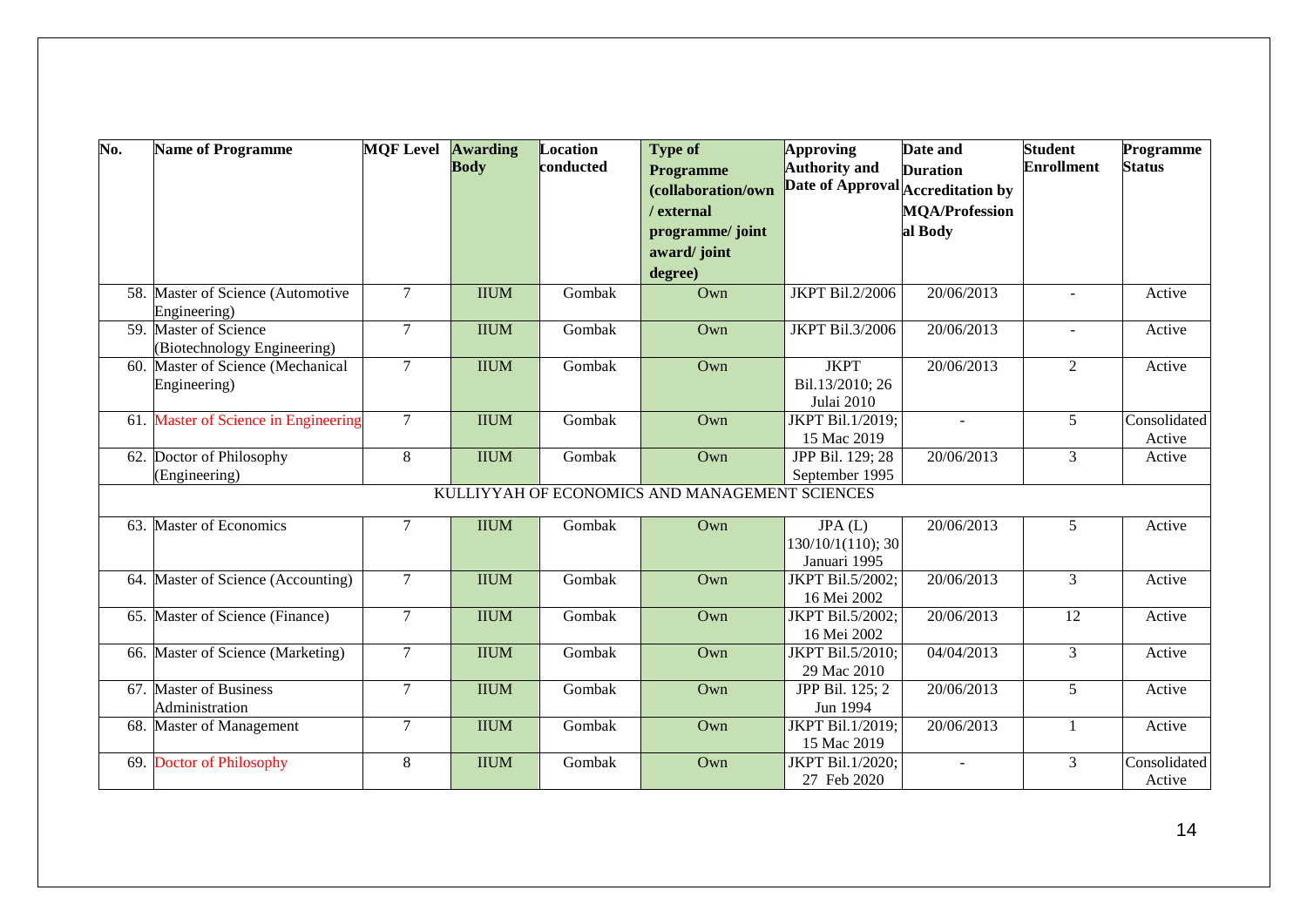| No. | <b>Name of Programme</b>            | <b>MQF Level Awarding</b> | <b>Body</b> | Location<br>conducted | <b>Type of</b>                         | <b>Approving</b><br><b>Authority and</b> | Date and<br><b>Duration</b> | <b>Student</b><br><b>Enrollment</b> | Programme<br><b>Status</b> |
|-----|-------------------------------------|---------------------------|-------------|-----------------------|----------------------------------------|------------------------------------------|-----------------------------|-------------------------------------|----------------------------|
|     |                                     |                           |             |                       | <b>Programme</b><br>(collaboration/own | Date of Approval Accreditation by        |                             |                                     |                            |
|     |                                     |                           |             |                       | / external                             |                                          | <b>MQA/Profession</b>       |                                     |                            |
|     |                                     |                           |             |                       |                                        |                                          |                             |                                     |                            |
|     |                                     |                           |             |                       | programme/ joint                       |                                          | al Body                     |                                     |                            |
|     |                                     |                           |             |                       | award/joint                            |                                          |                             |                                     |                            |
|     |                                     |                           |             |                       | degree)                                |                                          |                             |                                     |                            |
|     | 70. Doctor of Business              | 8                         | <b>IIUM</b> | Gombak                | $Qw$ n                                 | JPT(A)1000/021/0                         | 20/06/2013                  |                                     | Active                     |
|     | Administration                      |                           |             |                       |                                        | 08/01(25)                                |                             |                                     |                            |
|     | Previously Known: Doctor of         |                           |             |                       |                                        |                                          |                             |                                     |                            |
|     | Philosophy (Business                |                           |             |                       |                                        |                                          |                             |                                     |                            |
|     | Administration)                     |                           |             |                       |                                        |                                          |                             |                                     |                            |
|     |                                     |                           |             |                       | KULLIYYAH OF EDUCATION                 |                                          |                             |                                     |                            |
|     |                                     |                           |             |                       |                                        |                                          |                             |                                     |                            |
|     | 71. Master of Education (Teaching   | $\overline{7}$            | <b>IIUM</b> | Gombak                | Own                                    | JKPT Bil.2/2012;                         | 20/06/2013                  |                                     | Active                     |
|     | of Arabic to Non-Arabic             |                           |             |                       |                                        | 19 April 2012                            |                             |                                     |                            |
|     | Speakers)                           |                           |             |                       |                                        |                                          |                             |                                     |                            |
|     | 72. Master of Education (Teaching   | $\tau$                    | <b>IIUM</b> | Gombak                | Own                                    | JKPT Bil.2/2012;                         | 20/06/2013                  | 1                                   | Active                     |
|     | of Islamic Education)               |                           |             |                       |                                        | 19 April 2012                            |                             |                                     |                            |
|     | 73. Master of Education             | $\overline{7}$            | <b>IIUM</b> | Gombak                | Own                                    | JKPT Bil.1/2019;                         | 20/06/2013                  | $\mathfrak{2}$                      | Active                     |
|     | (Educational Management and         |                           |             |                       |                                        | 1 Mac 2019                               |                             |                                     |                            |
|     | Leadership)                         |                           |             |                       |                                        |                                          |                             |                                     |                            |
|     | Previously Known: Master of         |                           |             |                       |                                        |                                          |                             |                                     |                            |
|     | <b>Education</b> (Educational       |                           |             |                       |                                        |                                          |                             |                                     |                            |
|     | Administration)                     |                           |             |                       |                                        |                                          |                             |                                     |                            |
|     | 74. Master of Education (Guidance   | $\overline{7}$            | <b>IIUM</b> | Gombak                | Own                                    | JKPT Bil.2/2012;                         | 20/06/2013                  | 5                                   | Active                     |
|     | & Counseling)                       |                           |             |                       |                                        | 19 April 2012                            |                             |                                     |                            |
|     | 75. Master of Education             | $\tau$                    | <b>IIUM</b> | Gombak                | Own                                    | JKPT Bil.2/2012;                         | 20/06/2013                  | $\overline{3}$                      | Active                     |
|     | (Educational Psychology)            |                           |             |                       |                                        | 19 April 2012                            |                             |                                     |                            |
|     | 76. Master of Education (Curriculum | $\overline{7}$            | <b>IIUM</b> | Gombak                | Own                                    | JKPT Bil.2/2012;                         | 20/06/2013                  | 2                                   | Active                     |
|     | & Instruction)                      |                           |             |                       |                                        | 19 April 2012                            |                             |                                     |                            |
|     | 77. Master of Education (Social     | $\overline{7}$            | <b>IIUM</b> | Gombak                | Own                                    | JKPT Bil.2/2012;                         | 20/06/2013                  | $\overline{a}$                      | Active                     |
|     | Foundations of Education)           |                           |             |                       |                                        | 19 April 2012                            |                             |                                     |                            |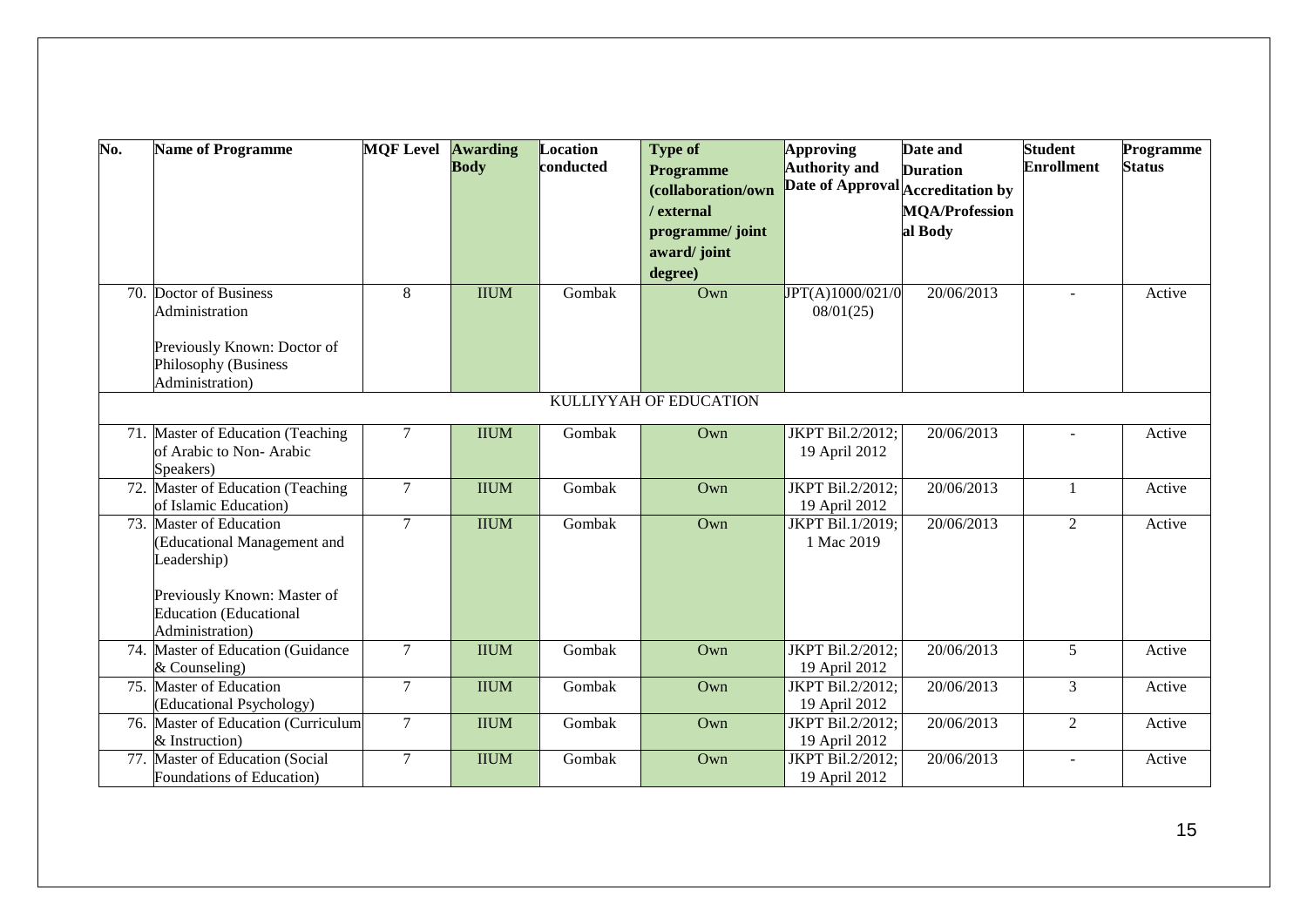| $\overline{\text{No}}$ . | <b>Name of Programme</b>                                            | <b>MOF Level Awarding</b> | <b>Body</b> | Location<br>conducted | <b>Type of</b><br><b>Programme</b><br>(collaboration/own | <b>Approving</b><br><b>Authority and</b><br>Date of Approval Accreditation by | Date and<br><b>Duration</b>      | <b>Student</b><br><b>Enrollment</b> | Programme<br><b>Status</b> |
|--------------------------|---------------------------------------------------------------------|---------------------------|-------------|-----------------------|----------------------------------------------------------|-------------------------------------------------------------------------------|----------------------------------|-------------------------------------|----------------------------|
|                          |                                                                     |                           |             |                       | / external<br>programme/ joint<br>award/joint            |                                                                               | <b>MQA/Profession</b><br>al Body |                                     |                            |
|                          |                                                                     |                           |             |                       | degree)                                                  |                                                                               |                                  |                                     |                            |
|                          | 78. Master of Education<br>(Instructional Technology)               | $\overline{7}$            | <b>IIUM</b> | Gombak                | Own                                                      | JKPT Bil.2/2012;<br>19 April 2012                                             | 20/06/2013                       |                                     | Active                     |
|                          | 79. Master of Education (Teaching<br>of Thinking)                   | $\overline{7}$            | <b>IIUM</b> | Gombak                | Own                                                      | JKPT Bil.2/2012;<br>19 April 2012                                             | 20/06/2013                       |                                     | Active                     |
|                          | 80. Master of Education in Teaching<br>English as a Second Language | $\overline{7}$            | <b>IIUM</b> | Gombak                | Own                                                      | JKPT Bil.5/2015;<br>27 Julai 2015                                             | 23/01/2019                       | 6                                   | Active                     |
|                          | 81. Master of Education                                             | $\overline{7}$            | <b>IIUM</b> | Gombak                | Own                                                      | JKPT Bil.1/2019;<br>15 Mac 2019                                               |                                  | L.                                  | Consolidated<br>Active     |
|                          | 82. Doctor of Philosophy in<br>Education                            | 8                         | <b>IIUM</b> | Gombak                | Own                                                      | JKPT Bil. 4/99; 5<br>Julai 1999                                               | 20/06/2013                       | $\overline{10}$                     | Consolidated<br>Active     |
|                          |                                                                     |                           |             |                       |                                                          | JKPT Bil.1/2019;<br>15 Mac 2019                                               |                                  |                                     |                            |
|                          |                                                                     |                           |             |                       | KULLIYYAH OF LANGUAGES AND MANAGEMENT                    |                                                                               |                                  |                                     |                            |
|                          | 83. Master of Arts (Teaching<br>English for Specific Purposes)      | $\overline{7}$            | <b>IIUM</b> | Johor                 | Own                                                      | JKPT Bil. 1/2012;<br>23 Februari 2012                                         | 25/03/2018                       | ÷.                                  | Active                     |
|                          | 84. Master of Arts (Teaching Arabic<br>for Specific Purposes)       | $\overline{7}$            | <b>IIUM</b> | Johor                 | Own                                                      | JKPT Bil. 1/2012;<br>23 Februari 2012                                         | 12/03/2018                       | $\mathbf{1}$                        | Active                     |
|                          | 85. Doctor of Philosophy in Arabic<br><b>Studies</b>                | 8                         | <b>IIUM</b> | Johor                 | Own                                                      | JKPT Bil.1/2019;<br>15 Mac 2019                                               |                                  | $\mathbf{r}$                        | Consolidated<br>Active     |
|                          | 86. Doctor of Philosophy in English<br><b>Studies</b>               | 8                         | <b>IIUM</b> | Johor                 | Own                                                      | JKPT Bil.1/2019;<br>15 Mac 2019                                               |                                  | ÷.                                  | Consolidated<br>Active     |
|                          |                                                                     |                           |             |                       | KULLIYYAH OF ALLIED HEALTH SCIENCE                       |                                                                               |                                  |                                     |                            |
|                          | 87. Master of Health Sciences                                       | $\overline{7}$            | <b>IIUM</b> | Kuantan               | Own                                                      | JKPT Bil.1/2019;<br>15 Mac 2019                                               | $\sim$                           | 5                                   | Consolidated<br>Active     |
|                          | 88. Doctor of Philosophy                                            | 8                         | <b>IIUM</b> | Kuantan               | Own                                                      | JKPT Bil.1/2019;<br>15 Mac 2019                                               | $\sim$                           | $\overline{2}$                      | Consolidated<br>Active     |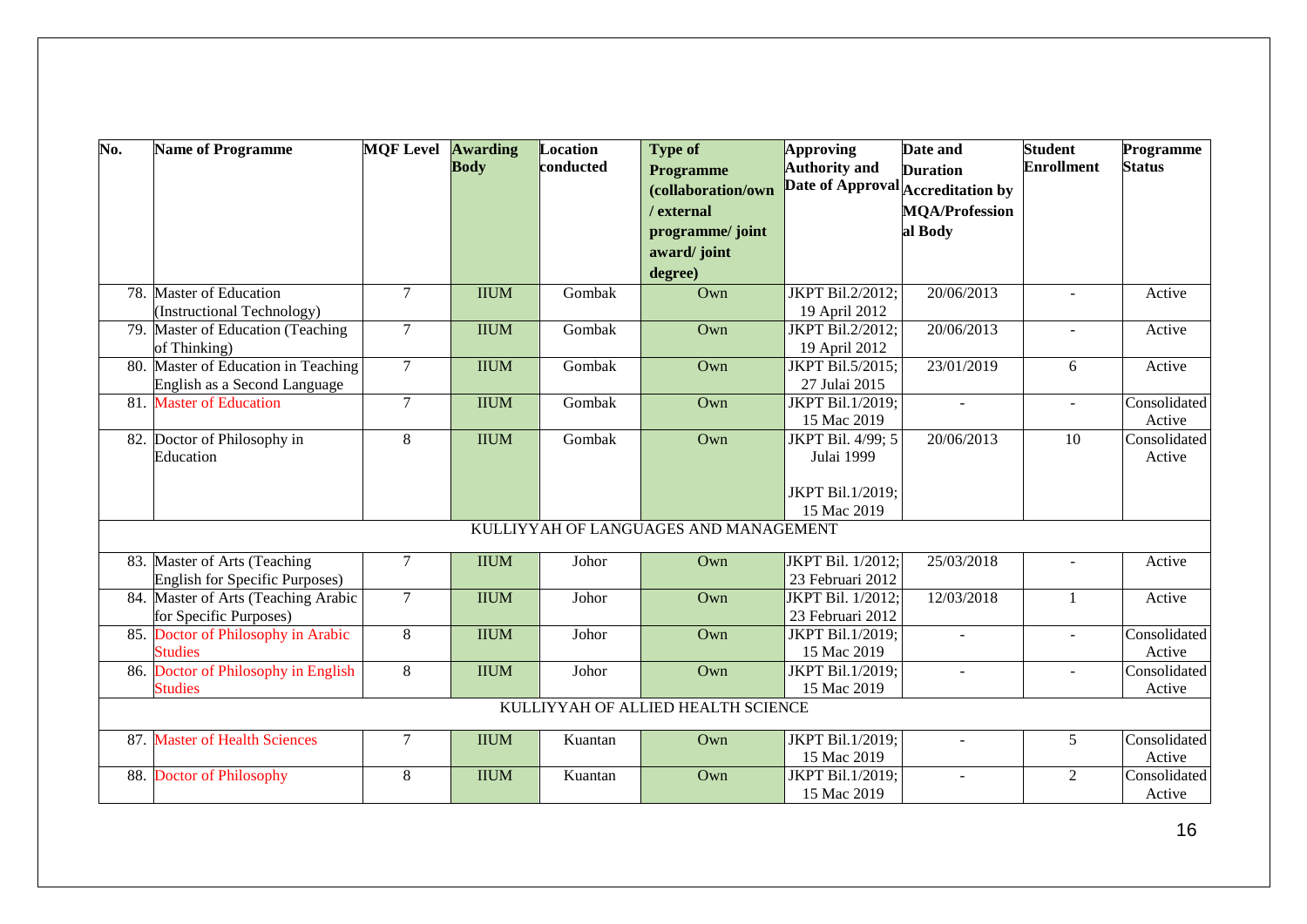| No. | <b>Name of Programme</b>                                      | <b>MOF Level Awarding</b> | <b>Body</b> | <b>Location</b><br>conducted | <b>Type of</b><br><b>Programme</b><br>(collaboration/own<br>/ external<br>programme/ joint<br>award/joint | <b>Approving</b><br><b>Authority and</b><br>Date of Approval Accreditation by | Date and<br><b>Duration</b><br><b>MQA/Profession</b><br>al Body | <b>Student</b><br><b>Enrollment</b> | Programme<br><b>Status</b> |
|-----|---------------------------------------------------------------|---------------------------|-------------|------------------------------|-----------------------------------------------------------------------------------------------------------|-------------------------------------------------------------------------------|-----------------------------------------------------------------|-------------------------------------|----------------------------|
|     |                                                               |                           |             |                              | degree)<br>KULLIYYAH OF DENSTISTRY                                                                        |                                                                               |                                                                 |                                     |                            |
|     |                                                               |                           |             |                              |                                                                                                           |                                                                               |                                                                 |                                     |                            |
| 89. | Doctor in Orthodontics                                        | $\,8\,$                   | <b>IIUM</b> | Kuantan                      | Own                                                                                                       | JKPT Bil.4/2020;<br>24 Ogos 2020                                              | $\sim$                                                          | $\blacksquare$                      | Active                     |
|     |                                                               |                           |             |                              | KULLIYYAH OF MEDICINE                                                                                     |                                                                               |                                                                 |                                     |                            |
| 90. | <b>Master of Medicine</b><br>(Anaesthesiology)                | $\overline{7}$            | <b>IIUM</b> | Kuantan                      | Own                                                                                                       | JKPT Bil. 2/2013;<br>25 Mac 2013                                              | $\sim$                                                          | 14                                  | Active                     |
|     | 91. Master of Obstetrics and<br>Gynecology                    | $\tau$                    | <b>IIUM</b> | Kuantan                      | Own                                                                                                       | JKPT Bil. 8/2008;<br>19 September<br>2008                                     | 20/06/2013                                                      | 8                                   | Active                     |
|     | 92. Master of Orthopaedic Surgery                             | $7\phantom{.0}$           | <b>IIUM</b> | Kuantan                      | Own                                                                                                       | JKPT Bil.4/2008;<br>26 Februari 2008                                          | 06/09/2013                                                      | 14                                  | Active                     |
|     | 93. Master of Surgery (General<br>Surgery)                    | $\overline{7}$            | <b>IIUM</b> | Kuantan                      | Own                                                                                                       | <b>JKPT Bil.</b><br>14/2010; 9 Ogos<br>2010                                   |                                                                 | 8                                   | Active                     |
|     | 94. Master of Medicine (Internal<br>Medicine)                 | $\overline{7}$            | <b>IIUM</b> | Kuantan                      | Own                                                                                                       | JKPT Bil.1/2013;<br>28 Februari 2013                                          | $\overline{a}$                                                  | $\mathbf{1}$                        | Active                     |
| 95. | Master of Medicine (Family<br>Medicine)                       | $\overline{7}$            | <b>IIUM</b> | Kuantan                      | Own                                                                                                       | JKPT Bil.1/2013;<br>28 Februari 2013                                          | $\blacksquare$                                                  | 12                                  | Active                     |
|     | 96. Master of Medicine (Radiology)                            | $\overline{7}$            | <b>IIUM</b> | Kuantan                      | Own                                                                                                       | JKPT Bil. 7/2013;<br>28 November<br>2013                                      | $\sim$                                                          | 5                                   | Active                     |
|     | 97. Master of Medicine (Psychiatry)                           | $7\phantom{.0}$           | <b>IIUM</b> | Kuantan                      | Own                                                                                                       | JKPT Bil.3/2017;<br>11 Julai 2017                                             | ÷.                                                              | 6                                   | Active                     |
|     | 98. Master of Surgery<br>(Otorhinolaryngology-Head &<br>Neck) | $\overline{7}$            | <b>IIUM</b> | Kuantan                      | Own                                                                                                       | JKPT Bil.3/2017;<br>11 Julai 2017                                             |                                                                 | $\overline{3}$                      | Active                     |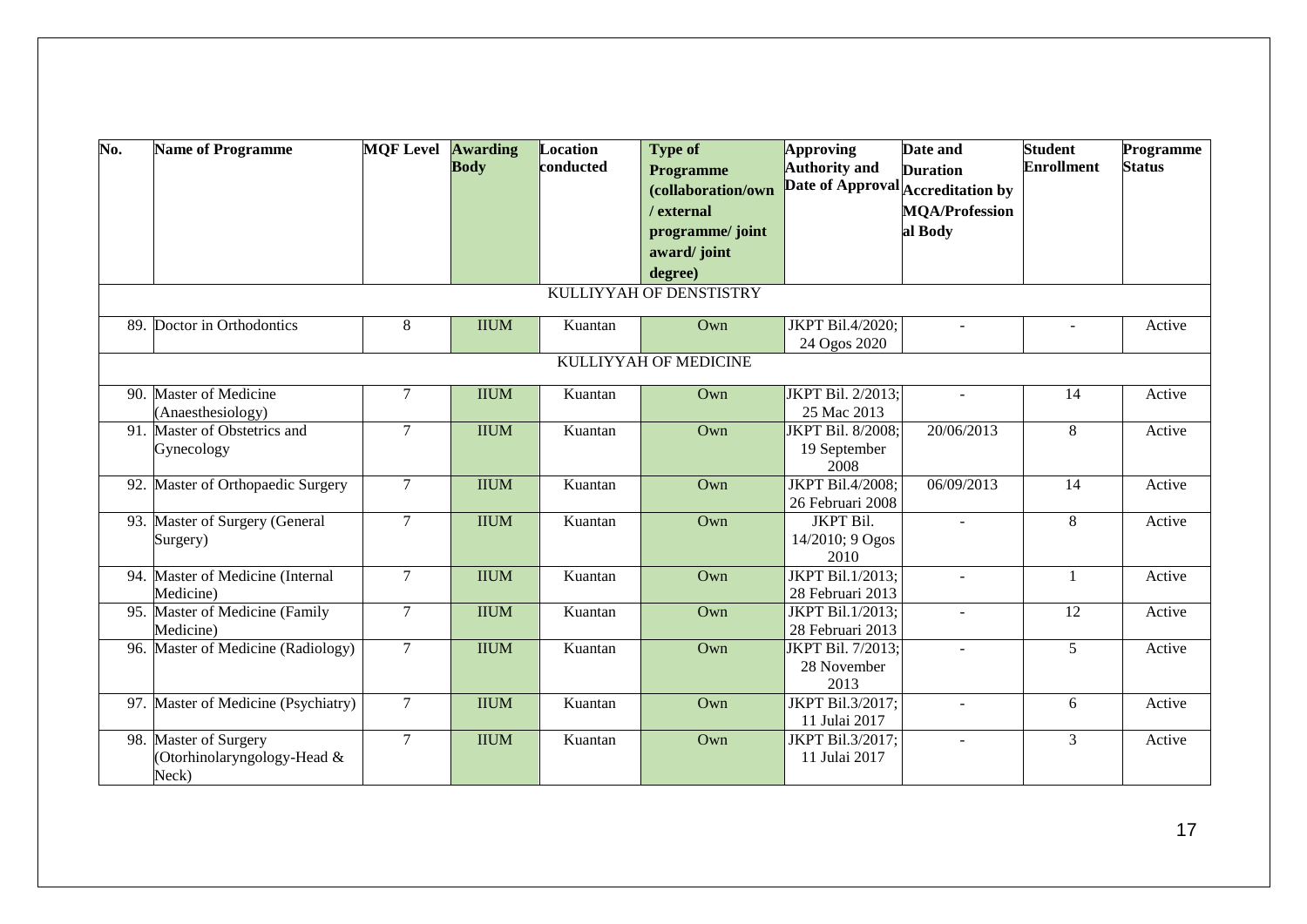| No. | <b>Name of Programme</b>            | <b>MOF Level Awarding</b> |             | Location  | <b>Type of</b>        | Approving                         | Date and              | <b>Student</b>    | Programme     |
|-----|-------------------------------------|---------------------------|-------------|-----------|-----------------------|-----------------------------------|-----------------------|-------------------|---------------|
|     |                                     |                           | <b>Body</b> | conducted | <b>Programme</b>      | <b>Authority</b> and              | <b>Duration</b>       | <b>Enrollment</b> | <b>Status</b> |
|     |                                     |                           |             |           | (collaboration/own    | Date of Approval Accreditation by |                       |                   |               |
|     |                                     |                           |             |           | / external            |                                   | <b>MQA/Profession</b> |                   |               |
|     |                                     |                           |             |           | programme/ joint      |                                   | al Body               |                   |               |
|     |                                     |                           |             |           | award/joint           |                                   |                       |                   |               |
|     |                                     |                           |             |           | degree)               |                                   |                       |                   |               |
| 99. | Master of Surgery                   | $7\phantom{.0}$           | <b>IIUM</b> | Kuantan   | Own                   |                                   |                       | $\sim$            | Active        |
|     | (Opthalmology)                      |                           |             |           |                       |                                   |                       |                   |               |
|     | 100 Master of Medical Sciences      | $\overline{7}$            | <b>IIUM</b> | Kuantan   | Own                   | JKPT Bil.1/2000;                  | 20/06/2013            | $\mathbf{1}$      | Active        |
|     |                                     |                           |             |           |                       | 25 Januari 2000                   |                       |                   |               |
|     | 101 Master of Health Sciences       | $\tau$                    | <b>IIUM</b> | Kuantan   | Own                   | JKPT Bil.1/2019;                  | $\blacksquare$        | $\overline{2}$    | Consolidated  |
|     |                                     |                           |             |           |                       | 15 Mac 2019                       |                       |                   | Active        |
|     | 102. Doctor of Philosophy           | 8                         | <b>IIUM</b> | Kuantan   | Own                   | JKPT Bil.1/2019;                  | $\sim$                | $\mathbf{r}$      | Consolidated  |
|     |                                     |                           |             |           |                       | 15 Mac 2019                       |                       |                   | Active        |
|     |                                     |                           |             |           | KULLIYYAH OF NURSING  |                                   |                       |                   |               |
|     | 103 Master in Nursing Science       | $7\phantom{.0}$           | <b>IIUM</b> | Kuantan   | Own                   | JKPT Bil.5/2015;                  | 15/03/2018            | $\mathbf{1}$      | Active        |
|     |                                     |                           |             |           |                       | 27 Julai 2015                     |                       |                   |               |
|     | 104 Master of Health Sciences       | $\overline{7}$            | <b>IIUM</b> | Kuantan   | Own                   | JKPT Bil.1/2019;                  |                       | $\overline{2}$    | Consolidated  |
|     |                                     |                           |             |           |                       | 15 Mac 2019                       |                       |                   | Active        |
|     | 105 Master in Advanced Nursing      | $\tau$                    | <b>IIUM</b> | Kuantan   | Own                   |                                   |                       | $\overline{a}$    | <b>New</b>    |
|     | <b>Practice (Renal Care)</b>        |                           |             |           |                       |                                   |                       |                   |               |
|     | 106 Master in Advanced Nursing      | $\overline{7}$            | <b>IIUM</b> | Kuantan   | Own                   |                                   |                       | ÷.                | <b>New</b>    |
|     | <b>Practice (Critical Care)</b>     |                           |             |           |                       |                                   |                       |                   |               |
|     | 107 Master in Advanced Nursing      | $\tau$                    | <b>IIUM</b> | Kuantan   | Own                   |                                   | $\blacksquare$        | $\blacksquare$    | <b>New</b>    |
|     | <b>Practice (Emergency Care)</b>    |                           |             |           |                       |                                   |                       |                   |               |
|     | 108. Doctor of Philosophy           | 8                         | <b>IIUM</b> | Kuantan   | Own                   | JKPT Bil.1/2019;                  | $\mathbf{r}$          | $\equiv$          | Consolidated  |
|     |                                     |                           |             |           |                       | 15 Mac 2019                       |                       |                   | Active        |
|     | 109 Doctor of Philosophy in Nursing | 8                         | <b>IIUM</b> | Kuantan   | Own                   | JKPT Bil.5/2015;                  |                       | ÷,                | Active        |
|     |                                     |                           |             |           |                       | 27 Julai 2015                     |                       |                   |               |
|     |                                     |                           |             |           | KULLIYYAH OF PHARMACY |                                   |                       |                   |               |
|     | 110 Master of Science in Pharmacy   | $\overline{7}$            | <b>IIUM</b> | Kuantan   | Own                   | JKPT Bil.1/2019;                  |                       | $\overline{4}$    | Consolidated  |
|     |                                     |                           |             |           |                       | 15 Mac 2019                       |                       |                   | Active        |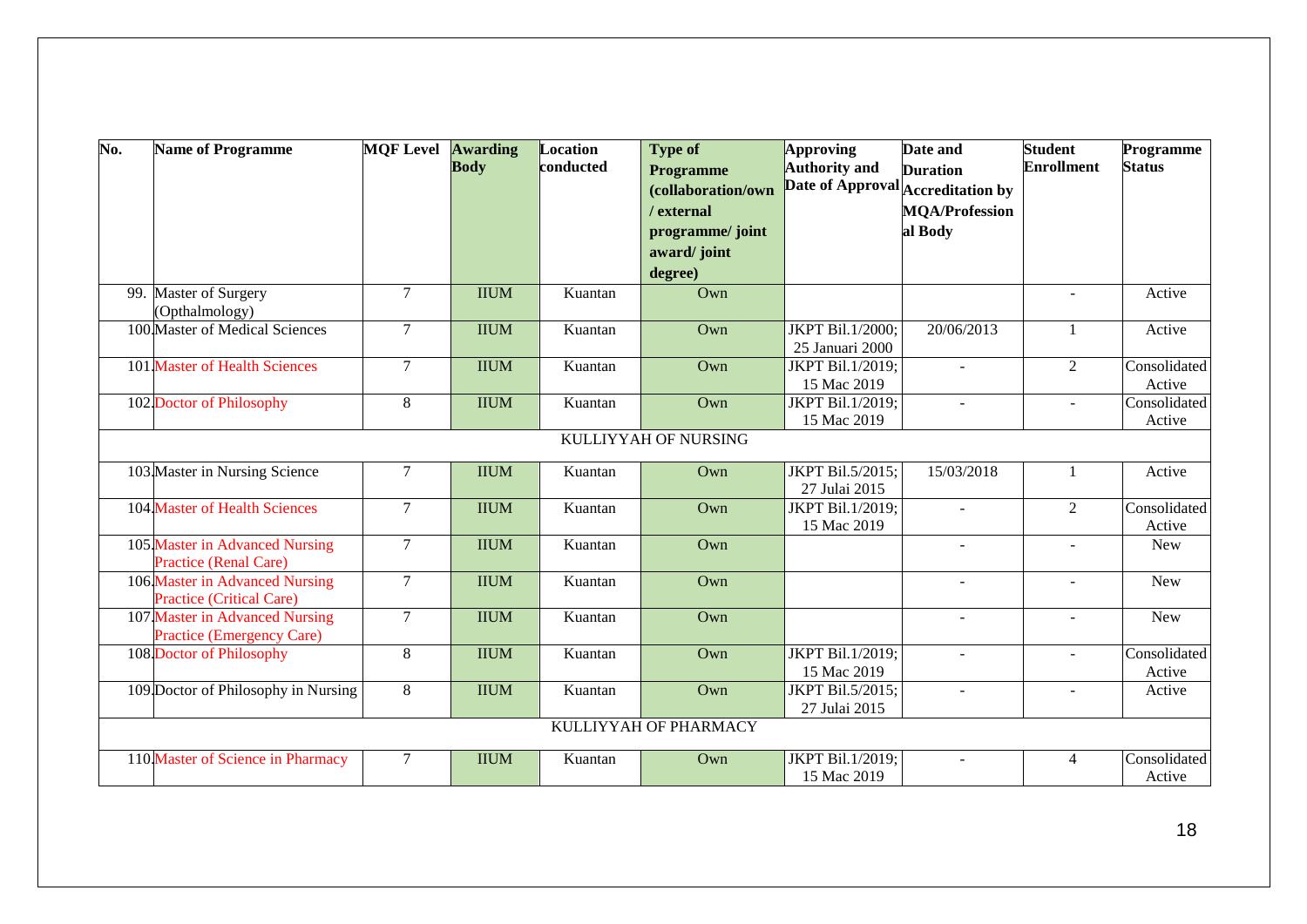| No. | <b>Name of Programme</b>            | <b>MOF Level</b> | <b>Awarding</b><br><b>Body</b> | Location<br>conducted | <b>Type of</b><br><b>Programme</b>       | Approving<br><b>Authority and</b> | Date and<br><b>Duration</b>       | <b>Student</b><br><b>Enrollment</b> | Programme<br><b>Status</b> |
|-----|-------------------------------------|------------------|--------------------------------|-----------------------|------------------------------------------|-----------------------------------|-----------------------------------|-------------------------------------|----------------------------|
|     |                                     |                  |                                |                       | (collaboration/own                       |                                   | Date of Approval Accreditation by |                                     |                            |
|     |                                     |                  |                                |                       | / external                               |                                   | <b>MQA/Profession</b>             |                                     |                            |
|     |                                     |                  |                                |                       |                                          |                                   |                                   |                                     |                            |
|     |                                     |                  |                                |                       | programme/ joint                         |                                   | al Body                           |                                     |                            |
|     |                                     |                  |                                |                       | award/joint                              |                                   |                                   |                                     |                            |
|     |                                     |                  |                                |                       | degree)                                  |                                   |                                   |                                     |                            |
|     | 111 Master of Science (Cosmetic     |                  |                                |                       |                                          |                                   |                                   |                                     |                            |
|     | Science)                            |                  |                                |                       |                                          |                                   |                                   |                                     |                            |
|     | 112 Master of Science (Industrial   | $\tau$           | <b>IIUM</b>                    | Kuantan               | Own                                      | JKPT Bil. 3/2011;                 | 20/06/2013                        | $\sim$                              | Active                     |
|     | Pharmacy)                           |                  |                                |                       |                                          | 8 Mac 2011                        |                                   |                                     |                            |
|     | 113. Doctor of Philosophy in        | 8                | <b>IIUM</b>                    | Kuantan               | Own                                      | JKPT Bil.1/2019;                  |                                   | $\overline{a}$                      | Consolidated               |
|     | Pharmacy                            |                  |                                |                       |                                          | 15 Mac 2019                       |                                   |                                     | Active                     |
|     |                                     |                  |                                |                       | <b>KULLIYYAH OF SCIENCE</b>              |                                   |                                   |                                     |                            |
|     | 114 Master of Science               | $\tau$           | <b>IIUM</b>                    | Kuantan               | Own                                      | JKPT Bil. 2/2012;                 | 20/6/2013                         | -1                                  | Active                     |
|     | (Computational and Theoretical      |                  |                                |                       |                                          | 19 April 2012                     |                                   |                                     |                            |
|     | Sciences)                           |                  |                                |                       |                                          |                                   |                                   |                                     |                            |
|     | 115 Master of Science in Chemistry  | $\overline{7}$   | <b>IIUM</b>                    | Kuantan               | Own                                      | JKPT Bil.2/2018;                  | $\sim$                            | $\overline{2}$                      | Active                     |
|     |                                     |                  |                                |                       |                                          | 25 Mei 2018                       |                                   |                                     |                            |
|     | 116. Master of Science              | $7\phantom{.0}$  | <b>IIUM</b>                    | Kuantan               | Own                                      | JKPT Bil.1/2019;                  |                                   | 10                                  | Consolidated               |
|     |                                     |                  |                                |                       |                                          | 15 Mac 2019                       |                                   |                                     | Active                     |
|     | 117 Doctor of Philosophy            | 8                | <b>IIUM</b>                    | Kuantan               | Own                                      | JKPT Bil. 2/2012;                 | 20/6/2013                         |                                     | Active                     |
|     | (Computational and Theoretical      |                  |                                |                       |                                          | 19 April 2012                     |                                   |                                     |                            |
|     | Sciences)                           |                  |                                |                       |                                          |                                   |                                   |                                     |                            |
|     | 118 Doctor of Philosophy in Science | 8                | <b>IIUM</b>                    | Kuantan               | Own                                      | JKPT Bil.2/2018;                  | $\sim$                            | $\mathbf{1}$                        | Active                     |
|     |                                     |                  |                                |                       |                                          | 25 Mei 2018                       |                                   |                                     |                            |
|     | 119 Doctor of Philosophy            | 8                | <b>IIUM</b>                    | Kuantan               | Own                                      | JKPT Bil.1/2019;                  | $\sim$                            | $\mathbf{1}$                        | Consolidated               |
|     |                                     |                  |                                |                       |                                          | 15 Mac 2019                       |                                   |                                     | Active                     |
|     |                                     |                  |                                |                       | INSTITUTE OF ISLAMIC BANKING AND FINANCE |                                   |                                   |                                     |                            |
|     | 120 Master of Science (Islamic      | $\overline{7}$   | <b>IIUM</b>                    | Gombak                | Own                                      | JKPT Bil. 2/2012;                 | 20/6/2013                         | 9                                   | Active                     |
|     | Banking and Finance)                |                  |                                |                       |                                          | 19/4/2012                         |                                   |                                     |                            |
|     | 121 Doctor of Philosophy (Islamic   | 8                | <b>IIUM</b>                    | Gombak                | Own                                      | JKPT Bil. 2/2012;                 | 20/6/2013                         | 6                                   | Active                     |
|     | Banking and Finance)                |                  |                                |                       |                                          | 19/4/2012                         |                                   |                                     |                            |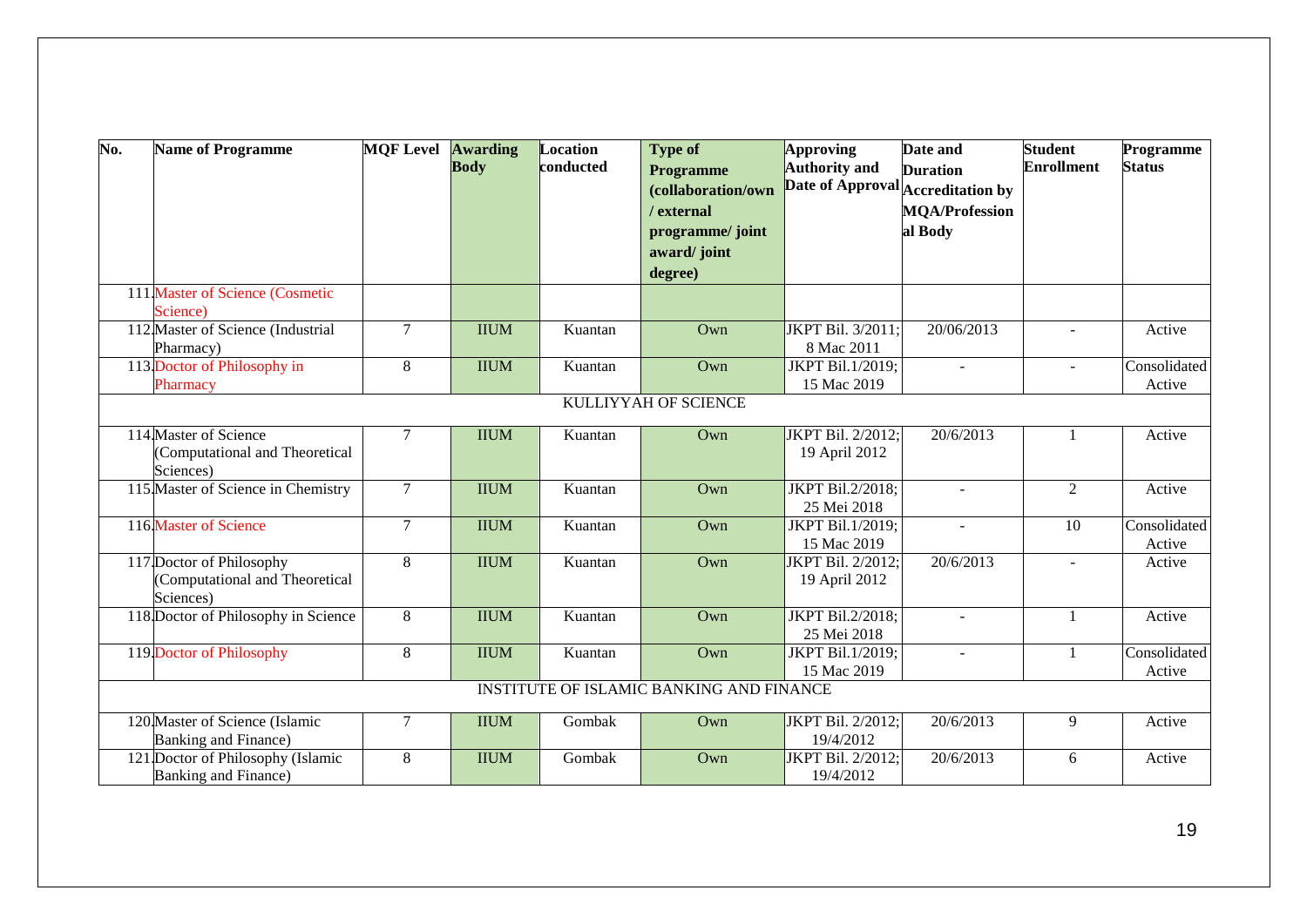| No. | <b>Name of Programme</b>                                       | <b>MOF Level</b> | <b>Awarding</b><br><b>Body</b> | Location<br>conducted | <b>Type of</b><br><b>Programme</b><br>(collaboration/own<br>/ external<br>programme/ joint<br>award/joint<br>degree) | Approving<br><b>Authority and</b> | Date and<br><b>Duration</b><br>Date of Approval Accreditation by<br><b>MQA/Profession</b><br>al Body | <b>Student</b><br><b>Enrollment</b> | <b>Programme</b><br><b>Status</b> |
|-----|----------------------------------------------------------------|------------------|--------------------------------|-----------------------|----------------------------------------------------------------------------------------------------------------------|-----------------------------------|------------------------------------------------------------------------------------------------------|-------------------------------------|-----------------------------------|
|     |                                                                |                  |                                |                       | INTERNATIONAL INSTITUTE FOR HALAL RESEARCH AND TRAINING                                                              |                                   |                                                                                                      |                                     |                                   |
|     | 122 Master of Halal Industry<br>Management                     |                  | <b>IIUM</b>                    | Gombak                | Own                                                                                                                  | JKPT Bil.4/2014 ;<br>17/7/2014    | 29/8/2019                                                                                            | 8                                   | Active                            |
|     | 123 Master of Science (Halal<br><b>Industry Science</b> )      |                  | <b>IIUM</b>                    | Gombak                | Own                                                                                                                  | JKPT Bil.3/2014;<br>24/4/2014     | 29/8/2019                                                                                            | $\overline{2}$                      | Active                            |
|     | 124 Doctor of Philosophy (Halal<br>Industry)                   | 8                | <b>IIUM</b>                    | Gombak                | Own                                                                                                                  | JKPT Bil.3/2014;<br>24/4/2014     | 29/8/2019                                                                                            | 3                                   | Active                            |
|     |                                                                |                  |                                |                       | INTERNATIONAL INSTITUTE OF ISLAMIC THOUGHT AND CIVILISATION                                                          |                                   |                                                                                                      |                                     |                                   |
|     | 125 Master of Arts (Islamic Thought<br>and Civilization)       |                  | <b>IIUM</b>                    | Kuala Lumpur          | Own                                                                                                                  | JKPT Bil. 2/2012;<br>19/4/2012    | 25/2/2019                                                                                            | 3                                   | Active                            |
|     | 126 Doctor of Philosophy (Islamic<br>Thought and Civilization) | 8                | <b>IIUM</b>                    | Kuala Lumpur          | Own                                                                                                                  | JKPT Bil. 2/2012; <br>19/4/2012   | 26/7/2019                                                                                            | 3                                   | Active                            |

\* For public university, indicate status of each programme as follows: active, *jumud*, *beku*, *lupu*s or *penawaran semula*.

\* For private HEP, indicate status of each programme as follows: active or inactive (approved but currently not conducted).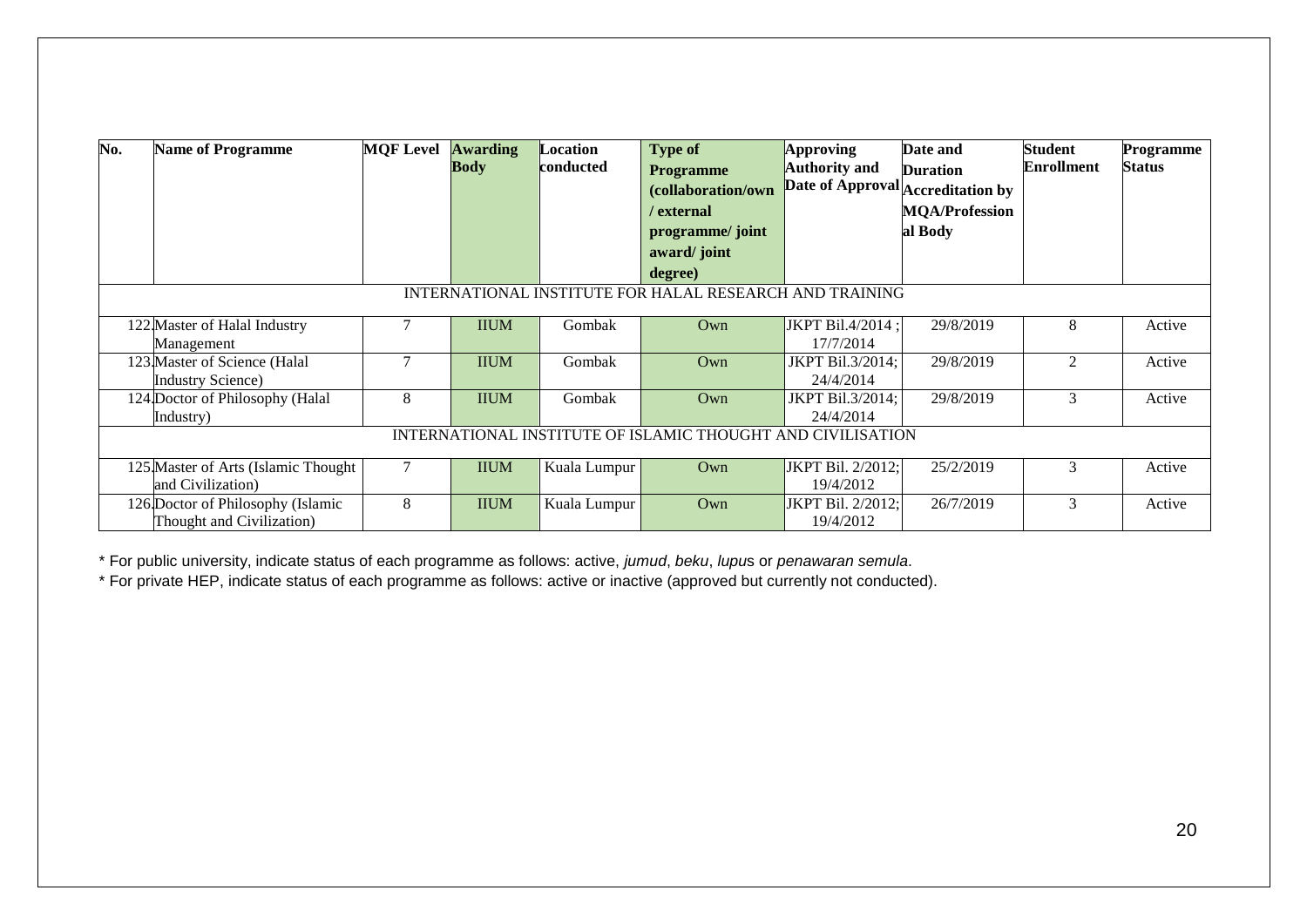## **15.** Total number of academic staff:

|                                                               | <b>Academic</b>                                                  | <b>Number of Academic Staff</b> |               |              |  |  |
|---------------------------------------------------------------|------------------------------------------------------------------|---------------------------------|---------------|--------------|--|--|
| <b>Status</b>                                                 | Qualification                                                    | <b>Malaysian</b>                | Non-Malaysian | <b>Total</b> |  |  |
| Full-time<br>(all                                             | Doctoral (Level 8)                                               | 990                             | 201           | 1191         |  |  |
| of<br>types<br>designation                                    | Masters (Level 7)                                                | 478                             | 28            | 506          |  |  |
| including those<br>1<br>on<br>year<br>contract<br>or<br>more) | Bachelors (Level 6 -<br>including professional<br>qualification) | 259                             | 3             | 262          |  |  |
|                                                               | Diploma (Level 4)                                                | 1                               |               | 1            |  |  |
|                                                               | Certificate (Level 3)                                            |                                 |               |              |  |  |
|                                                               | Others                                                           | 1                               |               | $\mathbf{1}$ |  |  |
|                                                               | Sub-total                                                        |                                 |               | 1961         |  |  |
| Part-time                                                     | Doctoral (Level 8)                                               |                                 |               |              |  |  |
|                                                               | Masters (Level 7)                                                |                                 |               |              |  |  |
|                                                               | Bachelors (Level 6 -<br>including professional<br>qualification) |                                 |               |              |  |  |
|                                                               | Diploma (Level 4)                                                |                                 |               |              |  |  |
|                                                               | Certificate (Level 3)                                            |                                 |               |              |  |  |
|                                                               | <b>Others</b>                                                    |                                 |               |              |  |  |
|                                                               | Sub-total                                                        | <b>NIL</b>                      |               |              |  |  |
| <b>Total</b>                                                  |                                                                  |                                 |               | 1961         |  |  |

# **16.** Total number of students: (as of Jan 2021)

| UG     | <b>Number of Students</b> |               | Total | <b>Disabled</b> |
|--------|---------------------------|---------------|-------|-----------------|
|        | Local                     | International |       | Student         |
| Male   | 5983                      | 1369          | 12232 | 49              |
| Female | 11139                     | 1093          | 7352  | 43              |
| Total  | 17122                     | 2462          | 19584 | 92              |

| <b>PG</b>    | <b>Number of Students</b> |               | Total | <b>Disabled</b> |
|--------------|---------------------------|---------------|-------|-----------------|
|              | Local                     | International |       | Student         |
| Male         | 1102                      | 1667          | 2769  | 14              |
| Female       | 2273                      | 671           | 2944  |                 |
| <b>Total</b> | 3375                      | 2338          | 5713  | 20              |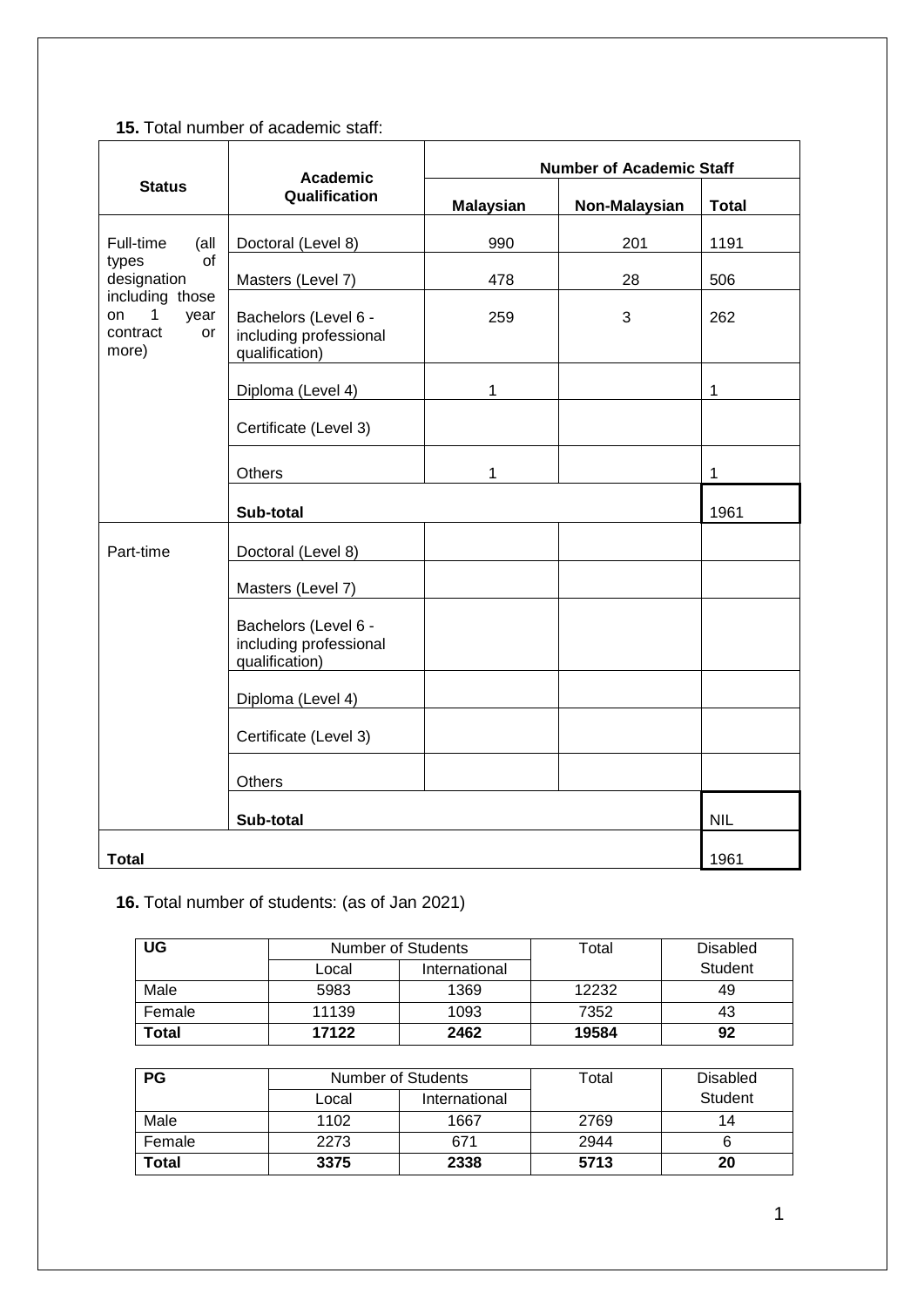## **17.** Student attrition:

| Period (UG)  | Year | Total<br>students<br>(A) | <b>Number of</b><br>students leaving<br>the institution<br>without<br>graduating (B) | <b>Attrition</b><br>Rate<br>$(\%)$ (B/A) *<br>100 | <b>Main reasons for leaving</b> |
|--------------|------|--------------------------|--------------------------------------------------------------------------------------|---------------------------------------------------|---------------------------------|
| Past 1 years | 2020 | 42918                    | 845                                                                                  | 1.96                                              | • Dismissed                     |
| Past 2 years | 2019 | 46640                    | 810                                                                                  | 1.73                                              | • Withdraw from University      |
| Past 3 years | 2018 | 47605                    | 715                                                                                  | 1.50                                              | • Terminated                    |

| Period (PG)  | Year | <b>Total</b><br>students<br>(A) | Number of<br>students leaving<br>the institution<br>without<br>graduating (B) | <b>Attrition</b><br>Rate<br>(%)(B/A) *<br>100 | <b>Main reasons for leaving</b>                                                                                                                             |
|--------------|------|---------------------------------|-------------------------------------------------------------------------------|-----------------------------------------------|-------------------------------------------------------------------------------------------------------------------------------------------------------------|
| Past 1 years | 2020 | 5733                            | 425                                                                           | 7.41                                          | Dismissed<br>$\bullet$<br>Missing in Action<br>Withdraw<br>Deceased                                                                                         |
| Past 2 years | 2019 | 5568                            | 1004                                                                          | 18.03                                         | Dismissed<br>$\bullet$<br><b>Study Period Expired</b><br>Missing in Action<br><b>Termination Exhaust</b><br>Withdraw<br>Deceased<br>$\bullet$               |
| Past 3 years | 2018 | 6057                            | 297                                                                           | 4.90                                          | <b>Disciplinary Action</b><br>Dismissed<br>Defer Expired<br>٠<br><b>Study Period Expired</b><br>Missing in Action<br><b>Termination Exhaust</b><br>Withdraw |

Note: The attrition rate should be provided for each individual year.

#### **18.** Total number of administrative and support staff: (as of Jan 2021)

| No.              | <b>Classification by function</b>                   | <b>Number of Administrative</b> |
|------------------|-----------------------------------------------------|---------------------------------|
|                  | (e.g.: technical, counselling, financial, IT, human | and Support staff               |
|                  | resource, etc.)                                     |                                 |
|                  | Accountant                                          | 25                              |
| 2.               | <b>Accounting Assistant</b>                         | 46                              |
| 3.               | Administrative Assistant (Clerical/Operation)       | 514                             |
| $\overline{4}$ . | Administrative Officer                              | 193                             |
| 5.               | <b>Assistant Accountant</b>                         | 50                              |
| 6.               | <b>Assistant Administrative Officer</b>             | 111                             |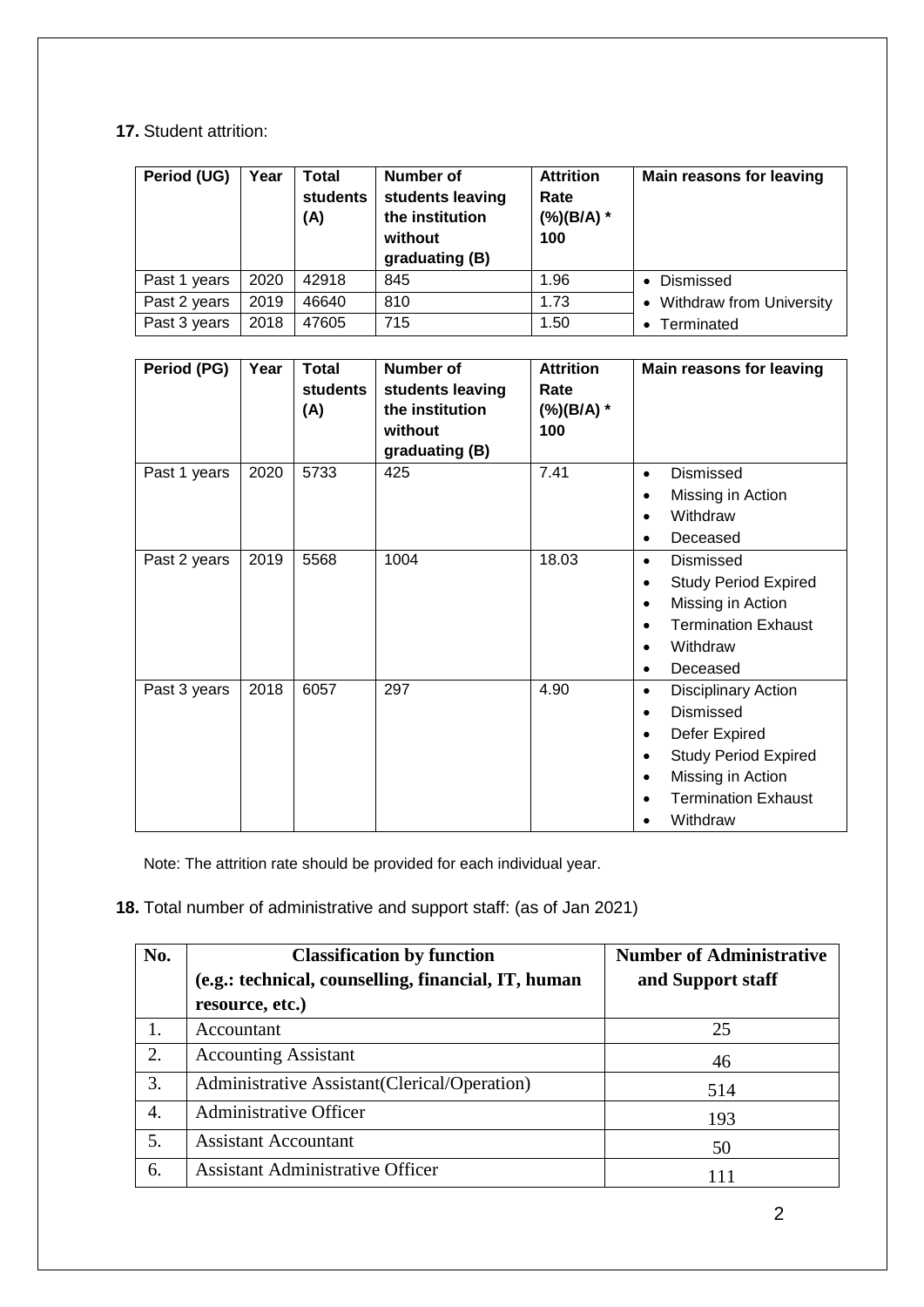| 7.  | <b>Assistant Engineer</b>                       | 90             |
|-----|-------------------------------------------------|----------------|
| 8.  | <b>Assistant Environmental Health Officer</b>   | 1              |
| 9.  | <b>Assistant Hostel Manager</b>                 | $\overline{2}$ |
| 10. | <b>Assistant Information Technology Officer</b> | 66             |
| 11. | <b>Assistant Medical Officer</b>                | 61             |
| 12. | <b>Assistant Pharmacist</b>                     | 57             |
| 13. | <b>Assistant Producer</b>                       | 1              |
| 14. | <b>Assistant Publishing Officer</b>             | $\mathbf{1}$   |
| 15. | <b>Assistant Quantity Surveyor</b>              | $\overline{c}$ |
| 16. | <b>Assistant Religious Officer</b>              | 9              |
| 17. | <b>Assistant Science Officer</b>                | 66             |
| 18. | <b>Assistant Sports Instructor</b>              | 11             |
| 19. | Audiologist                                     | 5              |
| 20. | Auditor                                         | $\overline{2}$ |
| 21. | <b>Community Nurse</b>                          | $\overline{2}$ |
| 22. | <b>Computer Technician</b>                      | 56             |
| 23. | <b>Customer Service Officer</b>                 | 7              |
| 24. | Dental Officer                                  | 10             |
| 25. | <b>Dental Surgery Assistant</b>                 | 24             |
| 26. | Dental Technologist                             | 9              |
| 27. | Dental Therapist                                | $\overline{7}$ |
| 28. | Deputy Rector                                   | 1              |
| 29. | Dietician                                       | 13             |
| 30. | Draughtsman (Civil Engineering)                 | $\mathbf 1$    |
| 31. | Driver                                          | 62             |
| 32. | Engineer                                        | 18             |
| 33. | <b>Executive Director</b>                       | 3              |
| 34. | Finance Officer                                 | 5              |
| 35. | Graphic Artist                                  | $\overline{2}$ |
| 36. | Horticulturist                                  | $\mathbf{1}$   |
| 37. | <b>Information Technology Officer</b>           | 37             |
| 38. | <b>Internal Auditor</b>                         | $\overline{2}$ |
| 39. | Islamic Religious Officer                       | 3              |
| 40. | Laboratory Assistant                            | 3              |
| 41. | Legal Advisor                                   | $\mathbf{1}$   |
| 42. | Legal Officer                                   | 5              |
| 43. | Librarian                                       | 51             |
| 44. | <b>Library Assistant</b>                        | 119            |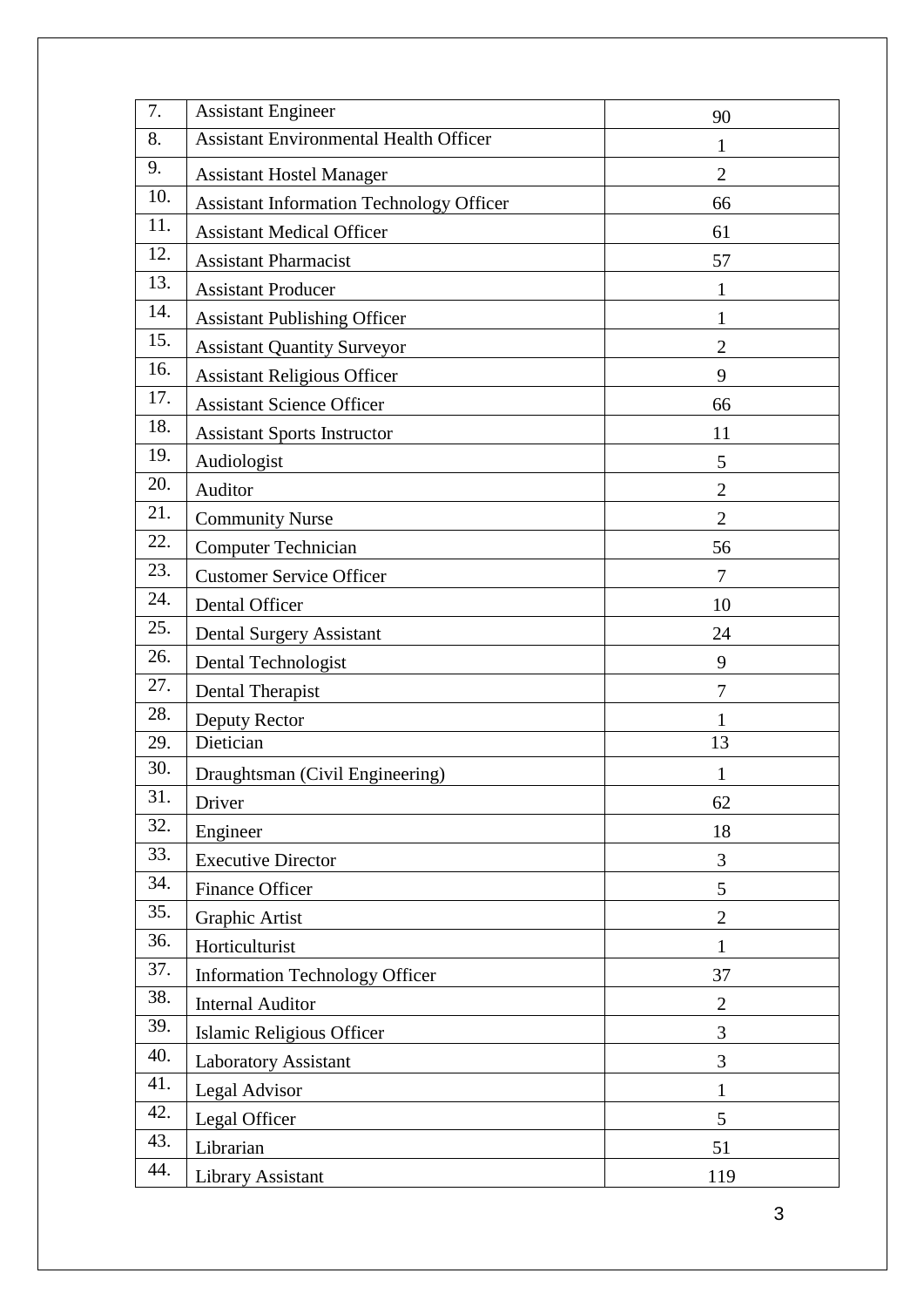| 45. | <b>Medical Health Assistant</b>        | 110            |
|-----|----------------------------------------|----------------|
| 46. | <b>Medical Laboratory Technologist</b> | 110            |
| 47. | Medical Officer                        | 170            |
| 48. | Medical Radiographic Technologist      | $\overline{4}$ |
| 49. | Medical Radiography Technologist       | $\mathbf{1}$   |
| 50. | <b>Medical Therapist</b>               | 29             |
| 51. | Mortuary Attendant                     | 3              |
| 52. | Network Engineer                       | 5              |
| 53. | <b>Nurse</b>                           | 928            |
| 54. | <b>Nursing Assistant</b>               | 3              |
| 55. | <b>Office Secretary</b>                | 58             |
| 56. | <b>Office Secretary Assistant</b>      | 5              |
| 57. | <b>Operation Assistant</b>             | 24             |
| 58. | Optometrist                            | 9              |
| 59. | Pharmacist                             | 25             |
| 60. | Photographer                           | $\overline{4}$ |
| 61. | Physiotherapist                        | 11             |
| 62. | Psychology Officer                     | 17             |
| 63. | <b>Public Health Assistant</b>         | 9              |
| 64. | Publisher                              | 1              |
| 65. | <b>Publishing Assistant</b>            | 3              |
| 66. | <b>Quantity Surveyor</b>               | $\mathbf{1}$   |
| 67. | Radiographer                           | 56             |
| 68. | Rector                                 | 1              |
| 69. | Religious Assistant                    | 5              |
| 70. | Science Officer                        | 69             |
| 71. | <b>Security Assistant</b>              | $\overline{4}$ |
| 72. | <b>Security Guard</b>                  | 169            |
| 73. | <b>Security Officer</b>                | 6              |
| 74. | <b>Speech Therapist</b>                | 5              |
| 75. | <b>Sport Assistant</b>                 | 11             |
| 76. | Sport Officer                          | 9              |
| 77. | Technician                             | 16             |
| 78. | Technician (Audio-Visual)              | 11             |
| 79. | Technician (Civil)                     | 1              |
| 80. | Technician (Electrical)                | 6              |
| 81. | <b>Technician (General Machinists)</b> | 1              |
| 82. | Technician (Machining)                 |                |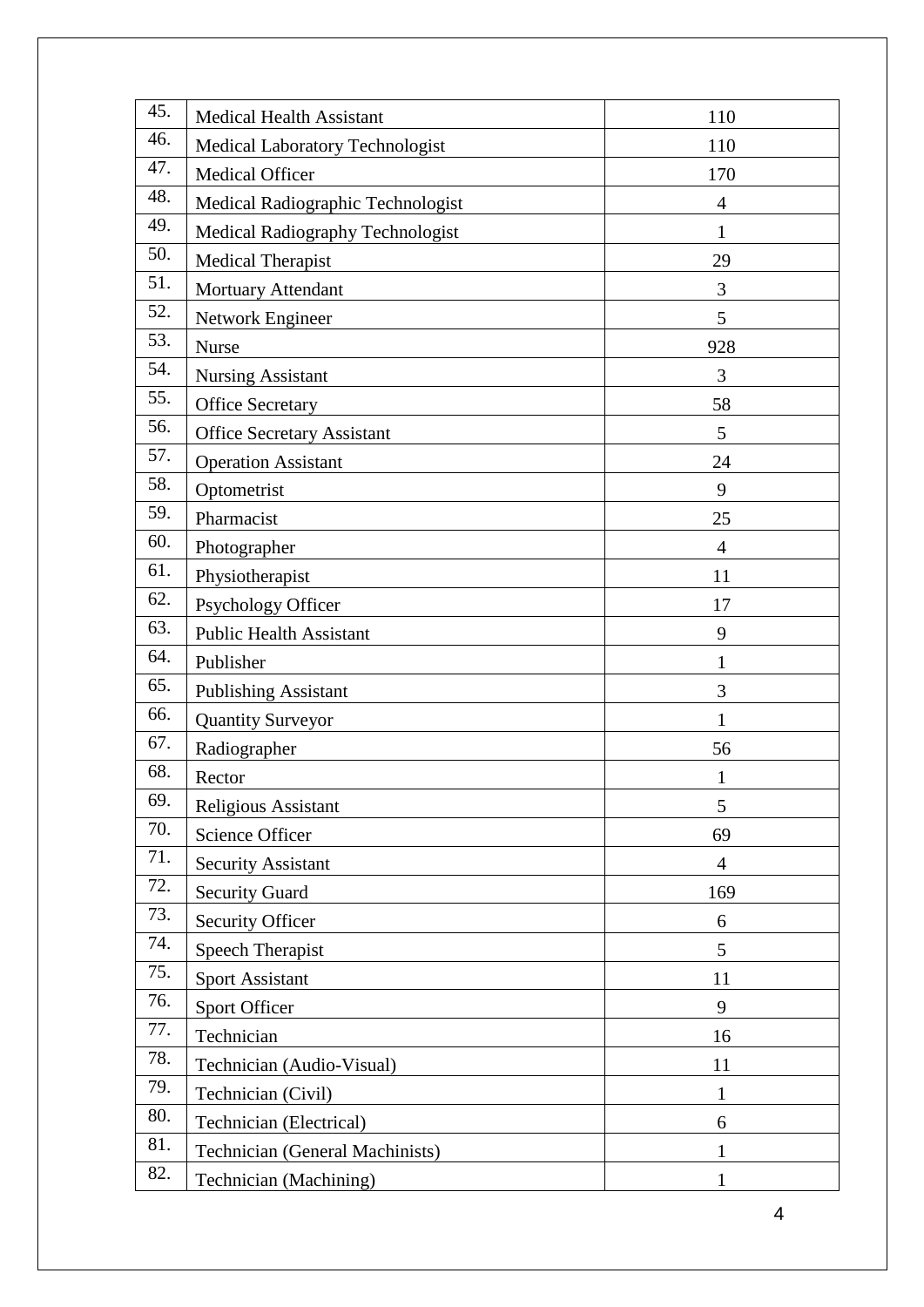| 83. | Technician (Mechanical)         |      |
|-----|---------------------------------|------|
| 84. | Technician (Telecommunications) |      |
| 85. | <b>Veterinary Assistant</b>     |      |
|     | <b>TOTAL</b>                    | 3661 |

#### **19.** Provide audited financial statement for last three consecutive years:

|              | <b>Financial Statement</b> |                          |  |  |
|--------------|----------------------------|--------------------------|--|--|
| Year         | <b>Profit/Surplus (RM)</b> | <b>Loss/Deficit (RM)</b> |  |  |
| Past 1 year  | 62,466,468                 |                          |  |  |
| Past 2 years | 33,621,859                 |                          |  |  |
| Past 3 years |                            | (76, 878, 933)           |  |  |

Note: Profit and loss reporting is based on after tax.

**20.** Provide the latest, dated and signed organisational chart of the HEP.